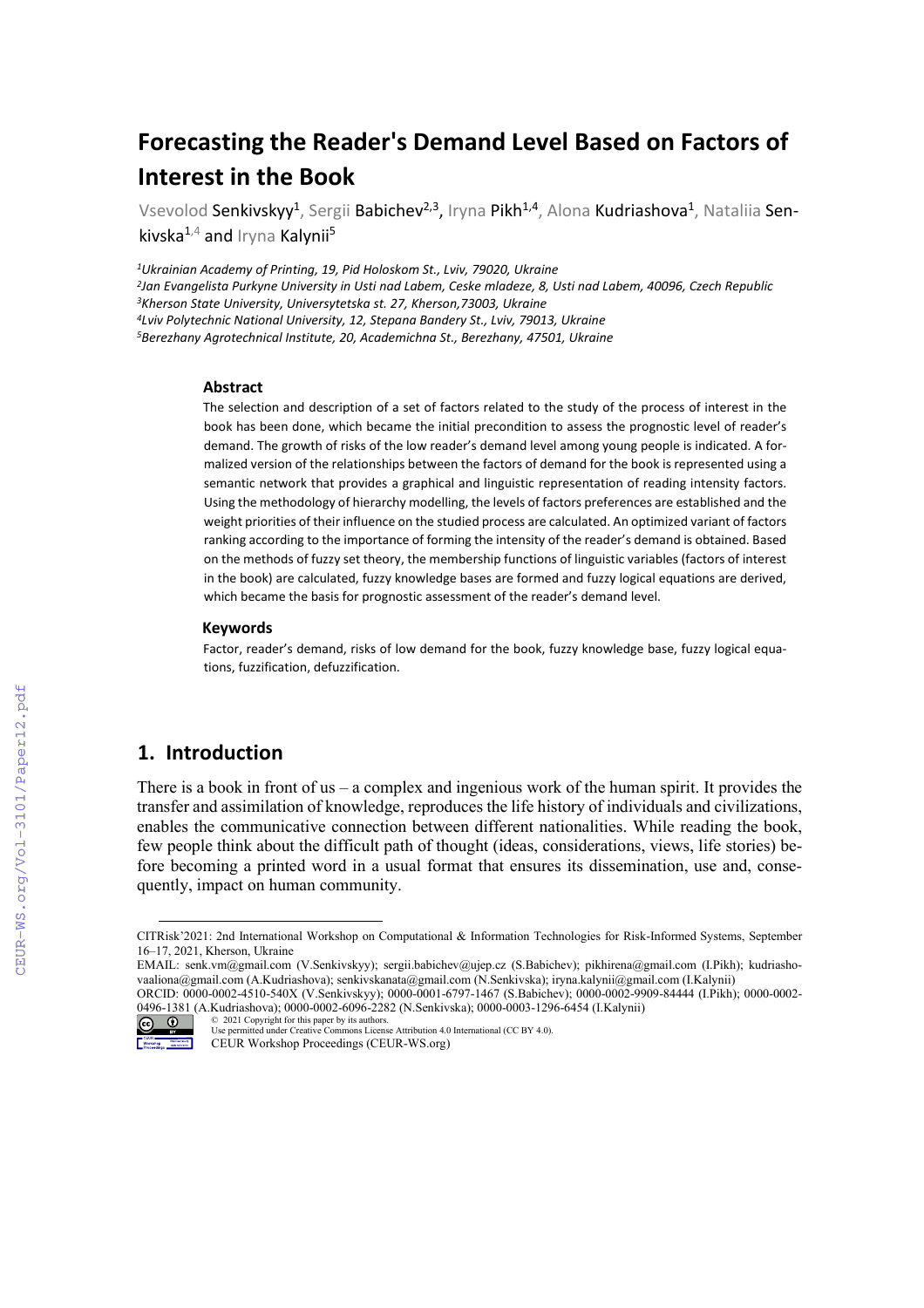A significant amount of research connected to the book relates to the processes and factors of formation and prognostic assessment of the edition quality, taking into account the technological stages of its production [1, 2]. Sociological and historical studies related to the book business, the issue of book distribution also attract the attention of researchers [3, 4]. In contrast, the problem of the demand for a book concerning the "life" of a book after it leaves the walls of a printing house remains somewhat unexplored. The active age of a book depends on the spiritual needs of its fans, which are determined by the reader's interest and many preconditions of an objective nature.

The reader's demand for a book, like any other process of human activity, is characterized by certain factors that affect its intensity. One of the important tasks will be the separation, description and structured representation of the relationship between factors, reasonable ranking by levels of importance, calculation of conditional weights and synthesis of structured, classified as multilevel, display of the priority of factors on the book demand based on the obtained data. The formulation and solution of problems of formalized assessment of the reader's demand summarizes the study of the process of interest in the book, which involves the formation of term-sets of values of linguistic variables that identify the factors of interest in the book, the calculation of membership functions of variables, the development of fuzzy knowledge bases of linguistic variables and the derivation and solution of fuzzy logical equations, which has become the basis for prognostic assessment of the reader's demand level based on the methods of fuzzy logic.

The solution of such weakly formalized problems should be carried out on the basis of informational approaches to systems analysis, which allow the use of universal tools of hierarchical systems theory, modelling theory, fuzzy sets and fuzzy logic methods to achieve numerical characteristics of the studied process.

# **2. Problem Statement**

The formalization of the input database of the studied subject area should be performed using semantic networks [6, 7] and the method of hierarchy analysis [8] to establish the priority of the influence on the described process of a set of the related factors (the first stage of the problem), as well as fuzzy set theory means [9-11], which will provide a numerical expression of the reader's demand level, taking into account the term-set of values of linguistic variables (the second stage). The application of these approaches will not only rank the factors of the reader's interest in the book, which in itself will improve the thematic planning of the publishing activity and the book distribution processes, but also provide forecasting the reader's demand level taking into account possible combinations of values from a predetermined set.

The nodes of the semantic network will reflect the semantics of concepts, i.e. factors that in the second stage of the study are presented in the form of abstract linguistic variables. The arcs represent functional (semantic) relationships or connections between them [1, 6]. The combination of linguistics (semantics of linguistic variables) and mathematics (networks as a variant of the graph) provides, on the one hand, the use of ordinary language to describe the knowledge base of the studied process, and on the other hand, it allows the use of formal methods and fuzzy logic for the research, the ultimate goal of which is the prognostic assessment of the reader's demand level.

The model of the process of forecasting the reader's demand intensity can be presented by a set of appropriate steps, the implementation of which is shown in Fig. 1.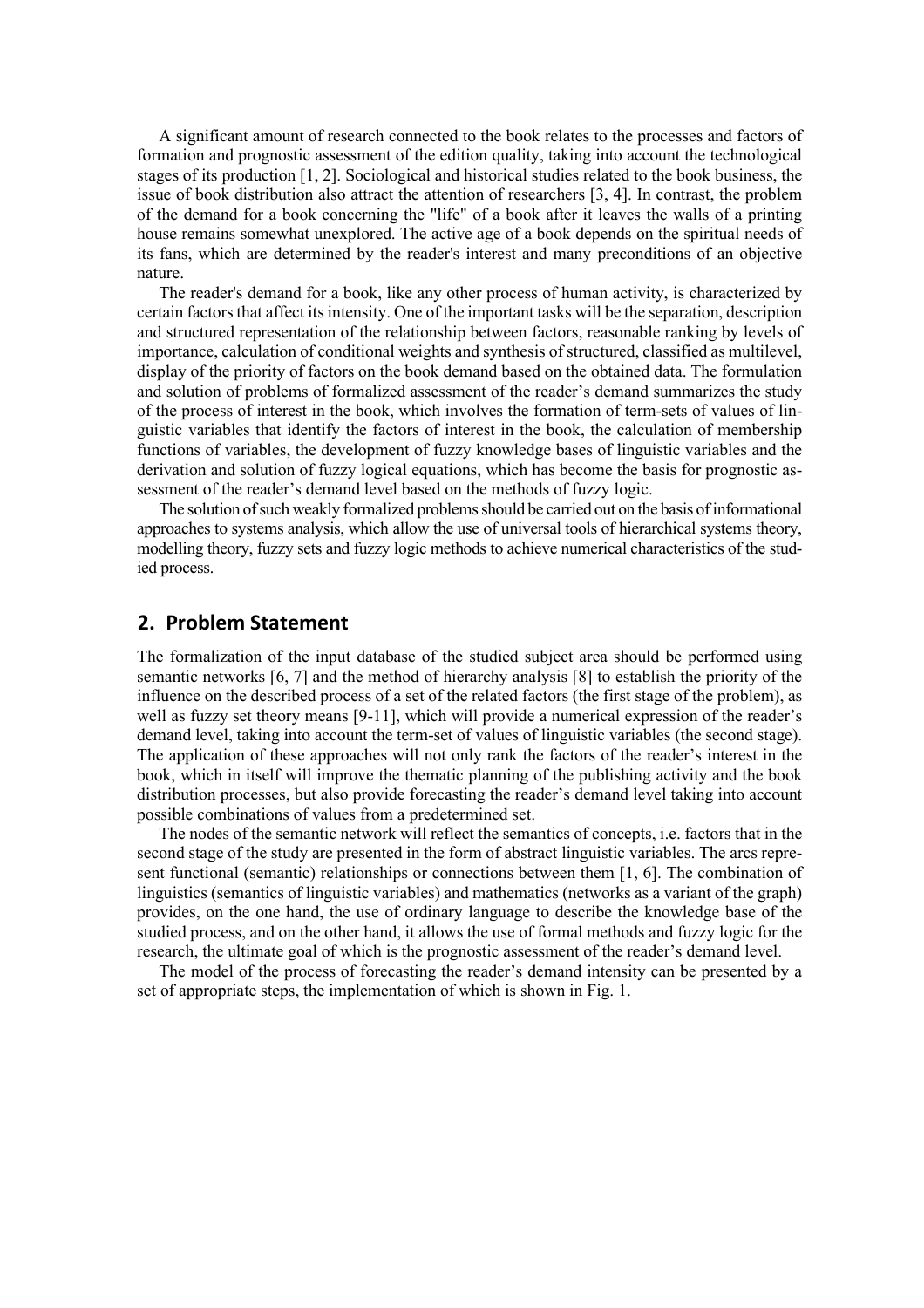

**Figure 1:** Structural and functional model of the process of calculating the level of reader's demand for a book

The essential element and advantage of fuzzy logic is the possibility of fuzzification, i.e. the replacement of components of a certain set with the corresponding concepts of a fuzzy set. It is known that its essence is to compare the term-set of values of the analysed factors corresponding to the fuzzy format of variables – membership functions. Fuzzification provides a fairly high level of conformity of the model to the real object and serves, as it will be shown later, as a basis for further modelling of the prognostic assessment of the reader's demand level.

In the works of the founder of fuzzy logic Zadeh [12, 13], the concept of a universal set *D* is introduced as such, which applies to the whole problem area. Then the fuzzy subset *M* of the set *D* is determined through the scale *D* and the membership function  $\mu_M(d)$  [2], i.e.:

$$
M = \{ (\mu_M(d), d), d \in D \},\tag{1}
$$

where  $(0 \leq \mu_M(d) \leq 1)$ .

The membership function establishes the degree to which each element of a fuzzy set belongs to a universal set, i.e.  $M \in D$ . Under the condition of the discreteness and finiteness of the basic scale (i.e. divided into quanta or intervals) the fuzzy set is:

$$
M = (\mu_M(d_1)/d_1, \mu_M(d_2)/d_2, ..., \mu_M(d_n)/d_n) = \sum_{i=1}^n \mu_M(d_i)/d_i,
$$
 (2)

or simplified:  $M = \sum_{i=1}^{n} \mu_i$  $\sum_{i=1}$  $\mu_i$   $\mu_i$  $M = \sum \mu_i / d$  $=\sum_{i=1} \mu_i / d_i$ . The record means "attachment"  $\Phi H \mu_M(d_i)$  to the element  $d_i$ .

Eventually the membership functions act as an identifier of the input values of linguistic variables in a fuzzy format, i.e. the set of values of the variable *d* is matched to the membership function  $\mu(d)$ .

### **3. Related Works**

In the list of literary sources, much attention is paid to the study of factors that shape the habit of reading throughout a person's life and the state of the book and newspaper and magazine market related to it. Thus, the paper [5] justifies the need to study the reading audience, arguing that the proper implementation of all technological procedures for the production of books, newspapers or magazines without taking into account the information about the end reader can not fully ensure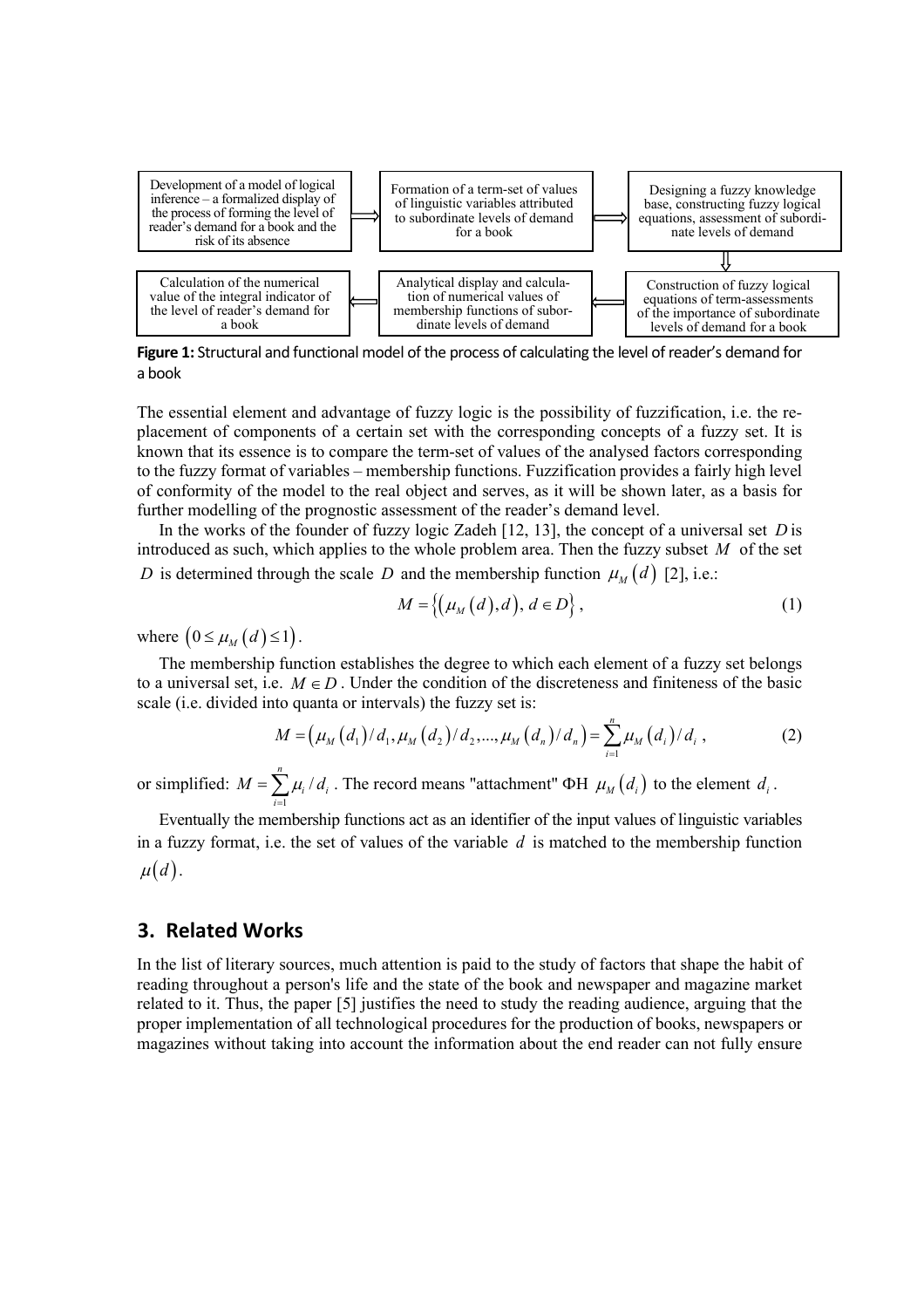the quality. In [14] it is about the influence of such factors as the purpose of reading, the level of education, gender, income, access to the Internet, etc. on the choice of the carrier of book products: e-books or printed on paper. It is also noted that e-books, despite their popularity, cannot replace printed ones because they have unique characteristics. However, the emergence of e-books contributes to the mass distribution and, consequently, the availability of books, on which the level of reading depends. Studies [15, 16] confirm the existence of a relationship between the level of reading and social status, cultural level, lifestyle. According to [17, 18], it is the family that instils the habit of reading in a person in the early life stages, shaping him as a person. In [18] it is noted that the profession and the level of education of parents significantly affect the interest in reading in children. [19, 20] confirm the influence of living environment, place of study and family on motivation to read. [21] presents a study of the level of reading and describes the results of a survey in which most respondents noted one of the main factors being the influence of the family. In contrast to the more definite influence of the above-mentioned factors, [16] deals with the obvious relationship between the age of the reader and the level of his reading, and in [22] – between the gender and the level of reading. It can be concluded that a person's socio-cultural environment, personal characteristics and access to literature determine the level of reading to a greater extent than the age or gender. The above considerations are taken into account in further research when choosing a set of factors influencing the level of reading, their interdependencies and term-sets.

It should be noted that the analysed works do not give a clear idea of the priority of factors and do not determine their impact on the level of a person's reading in the quantitative area. The essence of these publications is exclusively in the analytical and sociological description of the problem. That is why, in order to enable not only assessing, but also prognostic activity (and, as a consequence, corrective one), it is expedient to establish clear relationships between factors, their priorities and to carry out prognostic assessment of the reader's demand level.

The analysis of publications related to the above issues characterizes the lack of completeness of scientific research related to the formation of components of the information database, focused on the study of a poorly formalized social problem – the reader's demand for a book. In the vast majority of cases, researchers focus on processing sociological and statistical data, which, despite the relevance and demand as to the ways of intellectual development of society, does not provide a final prognostic assessment of the level of reader's interest in the book, which would operate in a separate expert set of factors of demand for printed products.

The above considerations determine the application of non-traditional, in our opinion, informational approach in this area, the result of which will be, on the one hand, the ranking of factors by importance and numerical weights based on the semantic network of relationships between them, which will synthesize multilevel structural models of priority influence of factors on reader's demand; on the other hand, prognostic numerical assessment of the reader's demand intensity using fuzzy set theory (fuzzy logic), including a hierarchical model of logical inference, membership functions of linguistic variables, fuzzy knowledge base and fuzzy logical equations, calculation of numerical value of generalized forecasting of interest in a book through the defuzzification of the linguistic term "level of reader's demand".

A separate problem today is a rather low reader's demand level among young people, and the risks of its increasing require separate research and coverage in scientific publications. This, however, does not detract from the general interest in the printed book.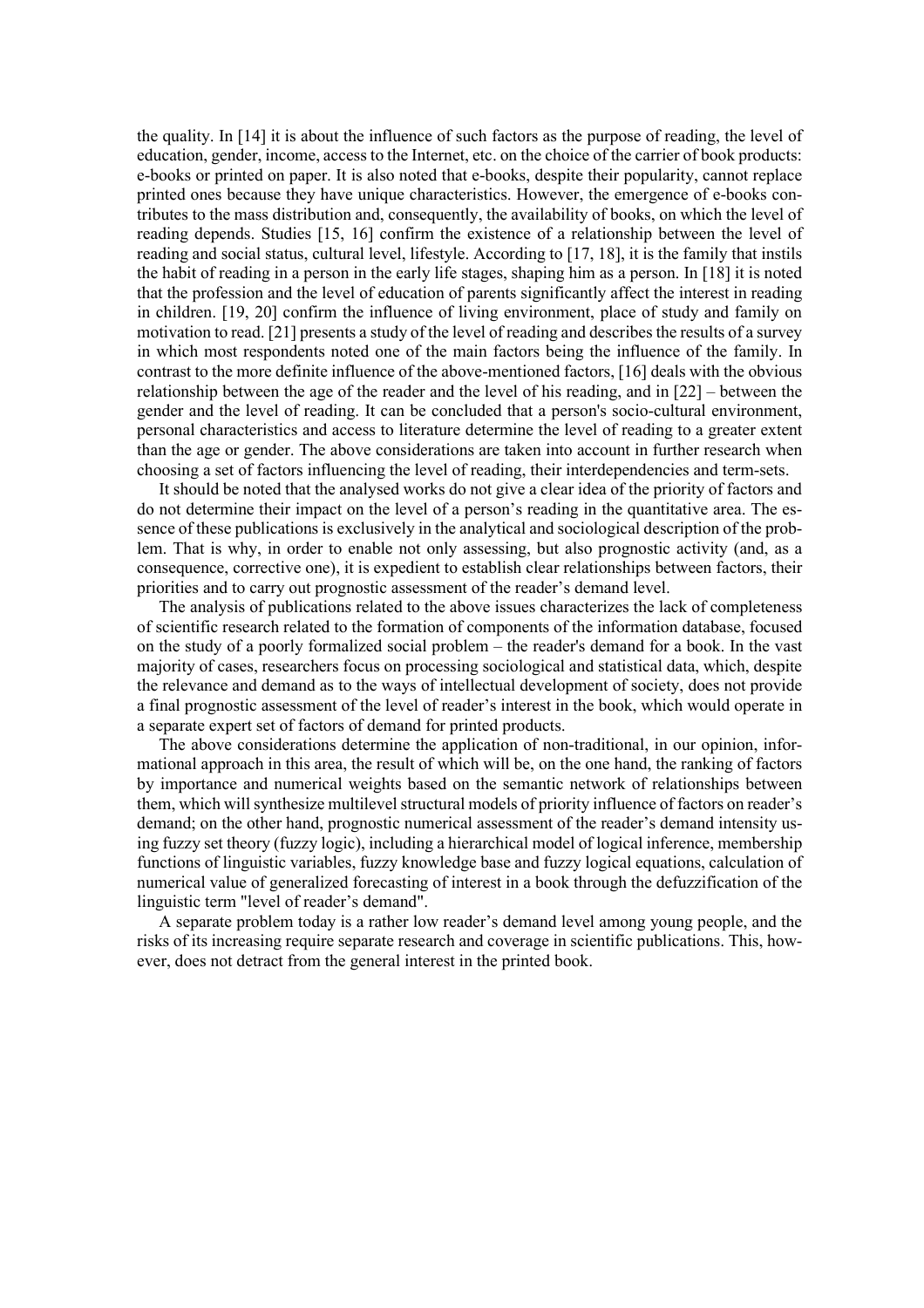### **4. Materials and Methods**

According to the task, the research of the process of forecasting the intensity level of demand for a book, is performed in two stages, focusing first on obtaining a multilevel model of factors, structured by the importance of influencing readers' preferences, which will be the initial information component of determining and calculating a numerical indicator of the reader's demand level.

# **4.1. Semantic network of the reader's demand factors**

For a formalized description and content filling of the subject area, a graphic representation is used in the form of semantic networks, which will highlight significant aspects of knowledge about the factors influencing the fundamental ability of forecasting the behaviour of readers as to the level of their interest in a book [1, 2, 5].

Let the list of factors related to the process of assessing the demand for a book contain a mathematical notation and its semantic interpretation. The nature of the factors relates more to the identity of the reader, and to a lesser extent to a specific book, which can be seen from the following description:  $x_1$  – place of residence;  $x_2$  – level of education;  $x_3$  – profession (occupation);  $x_4$  – content, subject of the book;  $x_5$  – availability (accessibility) of literature;  $x_6$  – family (role of the family);  $x_7$  – reading traditions;  $x_8$  – social status. The semantic network of connections between the above factors is shown in Fig. 2. The vertices of the network-graph identify the linguistic factors-arguments of the set  $X = \{x_1, x_2, ..., x_8\}$ , the arcs are pairs of vertices  $(x_i, x_j)$ , for which the connection (  $i, j = 1 \div 8$ ;  $i \neq j$ ) is defined.



**Figure 2:** Semantic network of factors of reader's demand for a book

To obtain a model of the priority influence of factors on reader's demand, the method of hierarchy analysis has been used [8], the implementation of which involves: the construction of a pairwise comparison matrix of factors using the scale of relative importance of objects; the calculation and normalization of the values of the components of the main eigenvector of the matrix, which determine the weight advantages of the factors; the verification of the obtained results according to the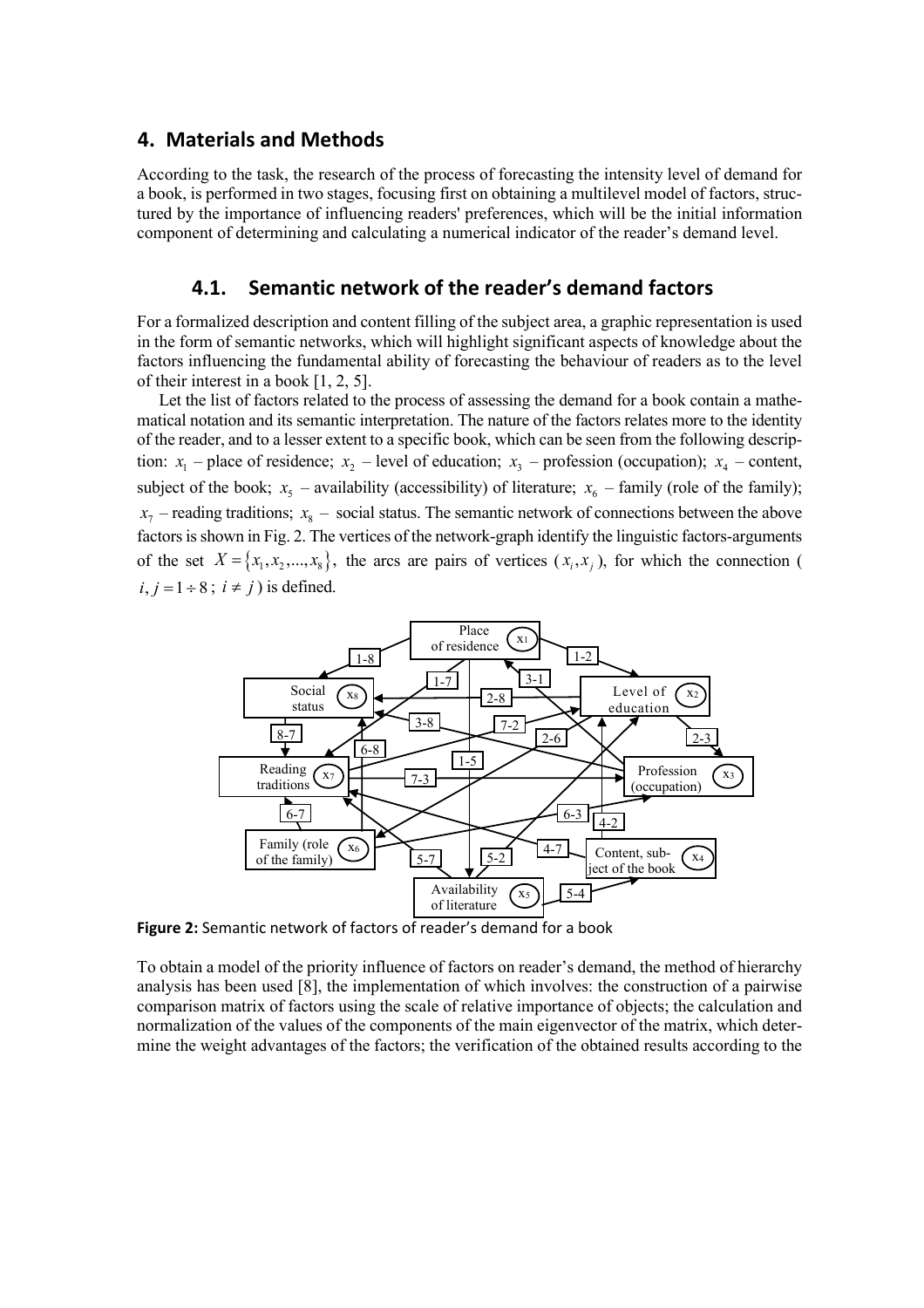criteria of the maximum value of the eigenvector, normative values of the consistency index and the consistency ratio; the establishment of levels of priority influence of factors on reader's demand.

# **4.2. Model of fuzzy logical inference**

Let the level of reader's demand be the function  $Q = F(x_1, x_2, x_3, x_4, x_5, x_6, x_7, x_8)$ , the arguments of which are the factors described above. Then the value of the function will determine the prognostic integrated indicator of the reader's demand level *Q* , which should be divided into partial indicators, according to the semantic load:  $Q = F_o(A, B, C)$ .

The argument *A* determines the total indicator, which shows the level of influence of the sociocultural environment and contains the linguistic variables  $a_1$  – "place of residence" (belonging of the settlement to a certain category by population),  $a_2$  – "family" (the role of the family ),  $a_3$  – "reading traditions":  $A = F_A(a_1, a_2, a_3)$ .

The argument *B* identifies the total indicator that accumulates the level of personal indicators and includes the linguistic variables  $b_1$  – "level of education",  $b_2$  – "profession" (occupation),  $b_3$  – "social status" (social class):  $B = F_B(b_1, b_2)$ .

The argument *C* is related to the total indicator of the level of the book market and contains the linguistic variables  $c_1$  -"content" (subject);  $c_2$  – "availability and accessibility of literature":  $C = F_C(c_1, c_2)$ .

The above structuring makes it possible to represent the process of forming an integrated indicator of the reader's demand level on the basis of the model of logical inference, taking into account the values of linguistic terms of factors.



**Figure 3:** Multilevel model of fuzzy logical inference: the formation of an integrated indicator of the reader's demand level

The next step in this stage of the study will be the formation of a term-set of values of linguistic variables that determine the reader's demand level.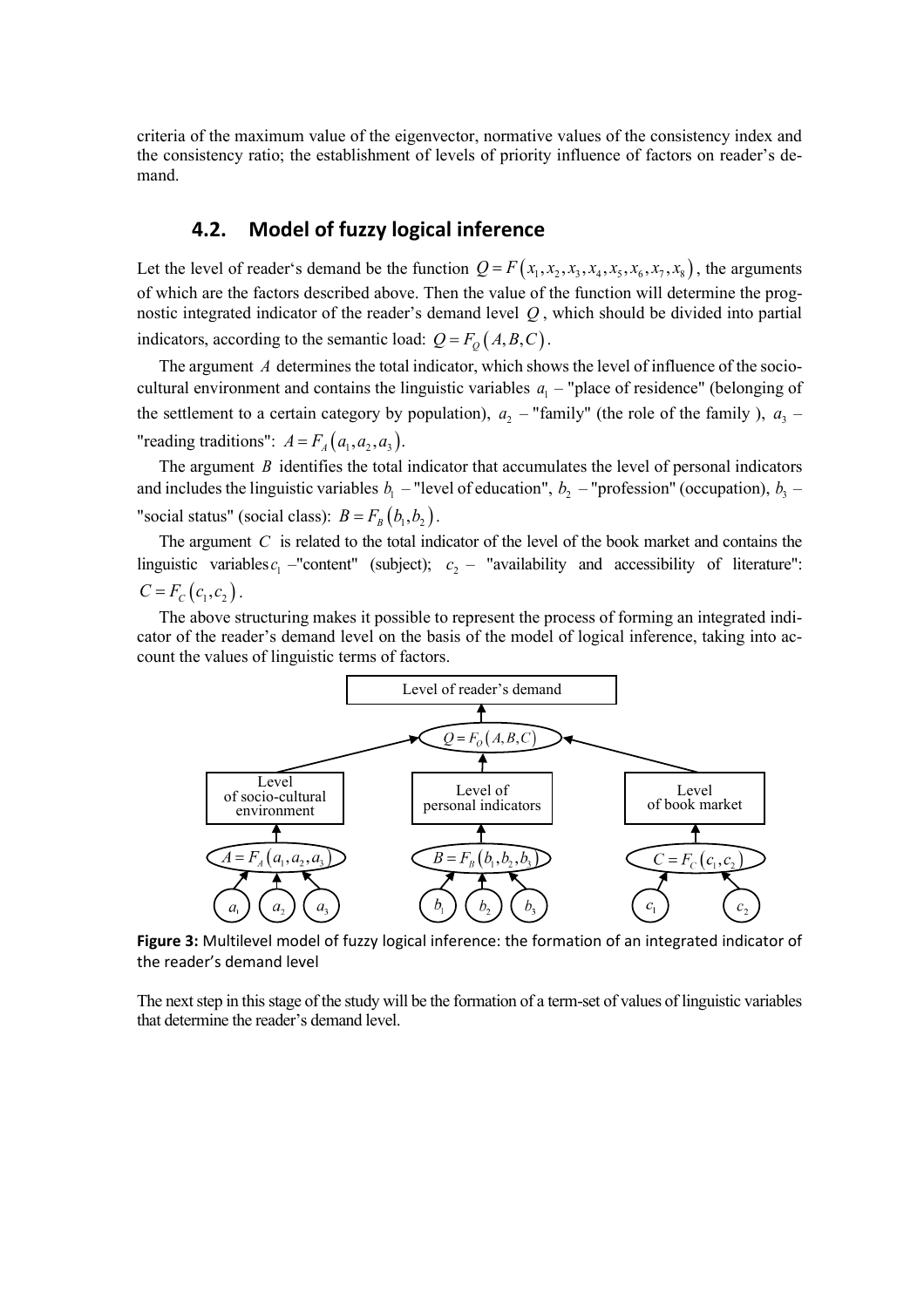# **5. Experiment**

**Table 1**

Returning to the previous stage, a square inversely symmetric pairwise comparison matrix is constructed, taking into account the logic of connections in the semantic network, the order of which is determined by a number of factors. The known scale of relative importance of objects is used to establish the results of the expert comparison [2, 8].

Taking into consideration the above conditions, the elements of the matrix are represented in Table 1. From the previous table it is clear that the elements of the main diagonal of the matrix will be equal to one. The rest of the elements are obtained by comparing the factors of the first information column with the factors similar to the purpose of the first additional line.

| r an wise companison matrix or ractors or acmana for a book |                 |         |       |       |         |         |            |         |
|-------------------------------------------------------------|-----------------|---------|-------|-------|---------|---------|------------|---------|
| Factors                                                     | $\mathcal{X}_1$ | $x_{2}$ | $x_3$ | $x_4$ | $x_{5}$ | $x_{6}$ | $x_{\tau}$ | $x_{8}$ |
| $x_{1}$                                                     |                 | 6       |       | 5     | 3       | 4       | 8          | 9       |
| $x_2$                                                       | 1/6             | 1       | 2     | 1/3   | 1/5     | 1/5     | 5          | 6       |
| $x_3$                                                       | 1/7             | 1/2     |       | 1/5   | 1/6     | 1/6     | 3          |         |
| $x_4$                                                       | 1/5             | 3       | 5     | 1     | 1/4     | 1/3     | 5          |         |
| $x_{5}$                                                     | 1/3             | 5       | 6     | 4     |         | 3       |            | 8       |
| $x_{6}$                                                     | 1/4             | 5       | 6     | 3     | 1/3     |         |            | 8       |
| $x_7$                                                       | 1/8             | 1/5     | 1/3   | 1/5   | 1/7     | 1/7     |            |         |
| $x_{8}$                                                     | 1/9             | 1/6     | 1/5   | 1/7   | 1/8     | 1/8     | 1/2        |         |

| Pairwise comparison matrix of factors of demand for a book |  |  |
|------------------------------------------------------------|--|--|
|                                                            |  |  |

To obtain the priority vector of the pairwise comparison matrix, the method described in [2, 8] is used. First, the main eigenvector  $W(w_1, w_2, ..., w_n)$  of the matrix is defined, the components of which are obtained from the expression:

$$
w_i = \sqrt[n]{a_{i1} \cdot a_{i2} \cdot \ldots \cdot a_{in}} \quad i = \overline{1, n},
$$
\n(3)

where *n* is a number of factors.

Normalized components of the vector *W<sub>norm</sub>* 

$$
w_{i\text{ norm}} = \frac{\sqrt[n]{a_{i1} \cdot a_{i2} \cdot \dots \cdot a_{in}} \quad i = \overline{1, n}}{\sum_{i=1}^{n} \sqrt[n]{a_{i1} \cdot a_{i2} \cdot \dots \cdot a_{in}}}
$$
(4)

determine the previous numerical priorities of the factors.

One of the determining criteria for the reliability of the constructed matrix is the maximum eigenvalue  $\lambda_{\text{max}}$ , which is used to calculate the subordinate criteria and is obtained as a result of such actions. The normalized vector  $W_{normal}$  is calculated by multiplying the matrix on the right by the vector  $W_{norm}$ . Dividing the components of the vector  $W_{norm1}$  into the corresponding components of the vector  $W_{norm}$ , the vector  $W_{norm2}$  is obtained, whose components are correlated with the final levels of factors. The maximum eigenvalue of a positive inversely symmetric matrix  $\lambda_{\text{max}}$  is the arithmetic mean of components of the vector  $W_{norm2}$ . The assessment of the obtained solution is determined by the consistency index *IU* , which is calculated by the formula:

$$
IU = \left(\lambda_{\max} - n\right) / \left(n - 1\right). \tag{5}
$$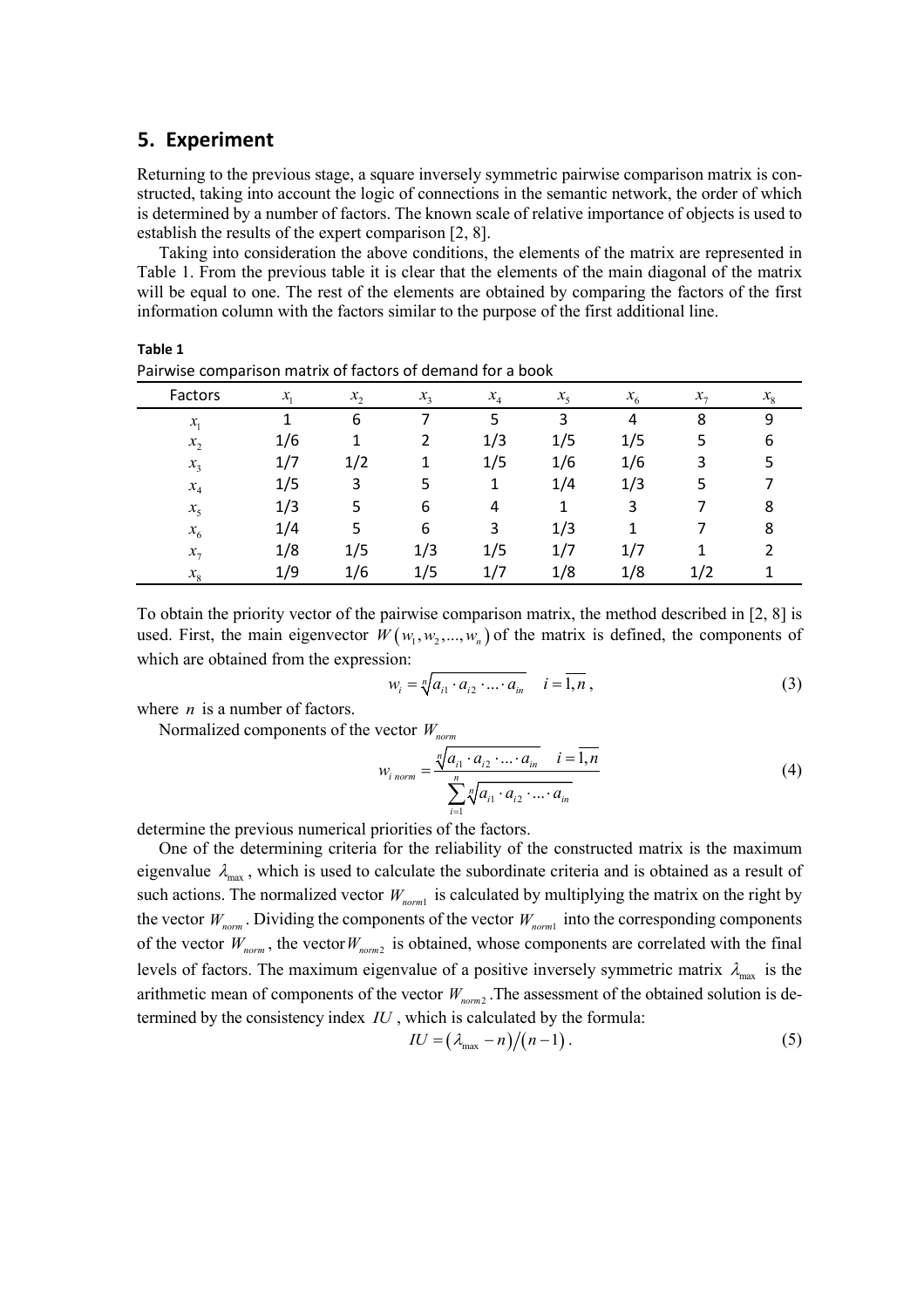The value of the consistency index is compared with a random index *WI* , which is considered a standard and depends on the number of objects. In this case, performing the inequality  $IU < 0, 1 \times WI$  determines the appropriate level of results.

The continuation of experimental research on the use of fuzzy logic is to further identify linguistic variables that correspond to the selected expert factors of demand for a book. Linguistic variables are accompanied by mathematical notations presented in the model in Fig. 2, and the additional semantic (linguistic) nature of the variable. A universal set of values and the corresponding linguistic terms are introduced, defined by a fuzzy scale that express the qualitative property of a variable. The elements of the universal set of values for variables, the limits of which are indefinite, are denoted by conventional units. The representation of the above characteristics will be presented in a table for convenience.

#### **Table 2**

| Varia-<br>ble  | Linguistic nature<br>of a variable                | Universal<br>set of values<br>D | Linguistic terms<br>(set L)                                                                                                                                                                                                                                                                      |
|----------------|---------------------------------------------------|---------------------------------|--------------------------------------------------------------------------------------------------------------------------------------------------------------------------------------------------------------------------------------------------------------------------------------------------|
| a <sub>1</sub> | Place of residence (be-                           | $(0 - 1500)$                    | Small, average, large, more significant,                                                                                                                                                                                                                                                         |
|                | longing of the settle-                            | thousand                        | the most significant                                                                                                                                                                                                                                                                             |
|                | ment to a certain cate-<br>gory by population)    | people                          |                                                                                                                                                                                                                                                                                                  |
| a <sub>2</sub> | Family (role of the fam-<br>ily)                  | $(1-5)$ c.u.                    | Low (poorly developed values), average<br>(formed basic values), high (formed social<br>and spiritual values)                                                                                                                                                                                    |
| a <sub>3</sub> | Reading traditions                                | $(1-5)$ c.u.                    | Weak, average, strong                                                                                                                                                                                                                                                                            |
| b <sub>1</sub> | Level of education                                | $(1-5)$ c.u.                    | Low (general secondary education: pre-<br>school, primary, basic, complete), below<br>secondary (vocational education), sec-<br>ondary (professional pre-higher educa-<br>tion), above secondary (higher education:<br>short, first, second cycle), high (high edu-<br>cation: third cycle, PhD) |
| b <sub>2</sub> | Profession (occupation)                           | $(1-5)$ c.u.                    | Gnostic, transforming, research                                                                                                                                                                                                                                                                  |
| b <sub>3</sub> | Social status (social<br>class)                   | $(1-5)$ c.u.                    | Lower, average, higher                                                                                                                                                                                                                                                                           |
| $c_{1}$        | Content (subject)                                 | $(1-5)$ c.u.                    | Reference and scientific editions, popular                                                                                                                                                                                                                                                       |
|                |                                                   |                                 | science and educational editions, literary                                                                                                                                                                                                                                                       |
|                |                                                   |                                 | and artistic editions                                                                                                                                                                                                                                                                            |
| c <sub>2</sub> | Availability and accessi-<br>bility of literature | $(1-5)$ c.u.                    | Custom editions, limited editions, mass<br>distribution                                                                                                                                                                                                                                          |

Term-sets of values of linguistic variables

The level of the reader's demand formation is denoted by a linguistic term *Q* . In this case, the universal set *D* is divided into parts (quanta). At the points of division, the linguistic variables and ranks  $r_q(d_i)$  which identify linguistic terms are specified. Therefore, the output database will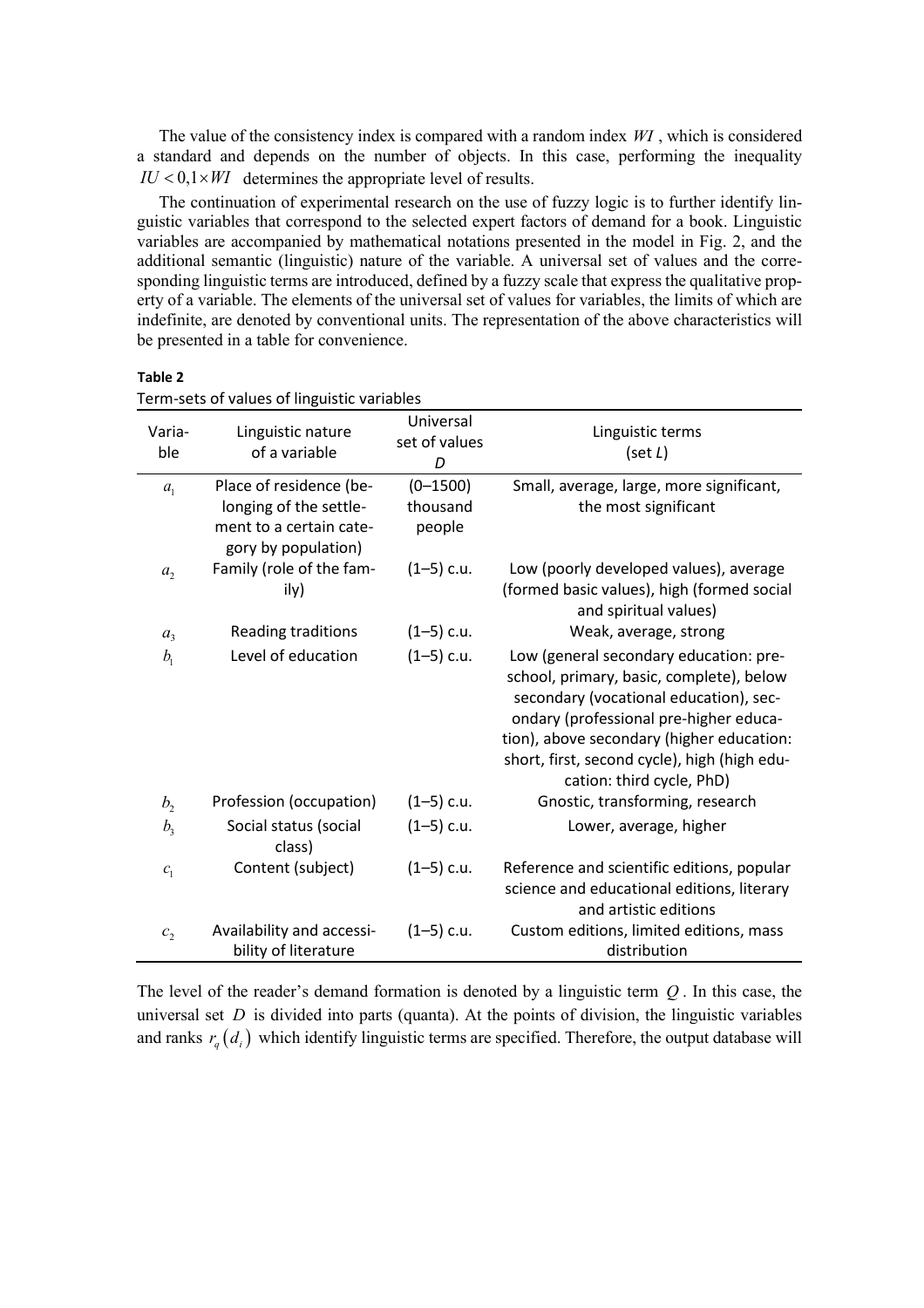be the set  $D = \{d_1, d_2, \ldots, d_n\}$  and ranks  $r_q(d_i)$  that set the priority of linguistic terms in the ranges  $d_i$   $(i = 1,...,n)$ . Taking into account the above, the linguistic term "level of reader's demand" *Q* is presented in the form of some fuzzy set, the elements of which form a set of pairs [2, 9, 10]:

$$
Q = \left\{ \frac{\mu_q(d_1)}{d_1}, \frac{\mu_q(d_2)}{d_2}, \dots, \frac{\mu_q(d_n)}{d_n} \right\},
$$
 (6)

where:  $Q \subset D$ ;  $\mu_a(d_i)$  is a membership degree of the element  $d_i \in D$  to the set  $Q$ .

Degrees or membership functions  $\mu_q(d_i)$ , are basic components of logical equations, the solution of which provides the numerical value of the membership function of the linguistic term *Q* . For membership functions, the rationing condition is satisfied:  $\mu_1 + \mu_2 + ... + \mu_n = 1$ .

The distribution of membership degrees (functions) meets the following conditions:

$$
\frac{\mu_1}{r_1} = \frac{\mu_2}{r_2} = \dots = \frac{\mu_n}{r_n},\tag{7}
$$

where:  $\mu_i = \mu_q(d_i)$ ;  $r_i = r_q(d_i)$  for all  $i = 1,...,n$ .

To graphically represent linguistic terms, the range of values of linguistic variables is divided into four parts, resulting in five points  $(d_1, d_2, d_3, d_4, d_5)$ .

With known, or obtained on the basis of pairwise comparison matrices, ranks for each of the linguistic terms, the membership functions  $\mu_i$  are calculated as a result of processing the matrix:

$$
A = \begin{bmatrix} 1 & \frac{r_2}{r_1} & \frac{r_3}{r_1} & \frac{r_4}{r_1} & \frac{r_5}{r_1} \\ \frac{r_1}{r_2} & 1 & \frac{r_3}{r_2} & \frac{r_4}{r_2} & \frac{r_5}{r_2} \\ \cdots & \cdots & \cdots & \cdots & \cdots \\ \frac{r_1}{r_5} & \frac{r_2}{r_5} & \frac{r_3}{r_5} & \frac{r_4}{r_5} & 1 \end{bmatrix} .
$$
 (8)

Obtaining the final result is to achieve the maximum value of the function, which characterizes the level of reader's demand at the maximum values of the membership functions of the assessment terms of factors – linguistic variables.

Let one move on to an important component of fuzzy logic – the formation of a fuzzy knowledge base, which according to the model of logical inference in Table 2 will look like:

> IF  $(A = low)$  AND  $(A = average)$  AND  $(A = high)$ AND  $(B = low)$  AND  $(B = average)$  AND  $(B = high)$ AND  $(C = low)$  AND  $(C = average)$  AND  $(C = high)$ , THEN  $(Q = low)$  AND  $(Q = average)$  AND  $(Q = high)$ .

On the basis of the formed conditions, a knowledge matrix is constructed:

**Table 3**

| Knowledge matrix for linguistic variable Q |  |  |  |
|--------------------------------------------|--|--|--|
|--------------------------------------------|--|--|--|

| Level of socio-cultural | Level of personal | Level of      | Level of          |
|-------------------------|-------------------|---------------|-------------------|
| environment A           | indicators B      | book market C | reader's demand Q |
| low                     | low               | low           |                   |
| low                     | average           | low           | low               |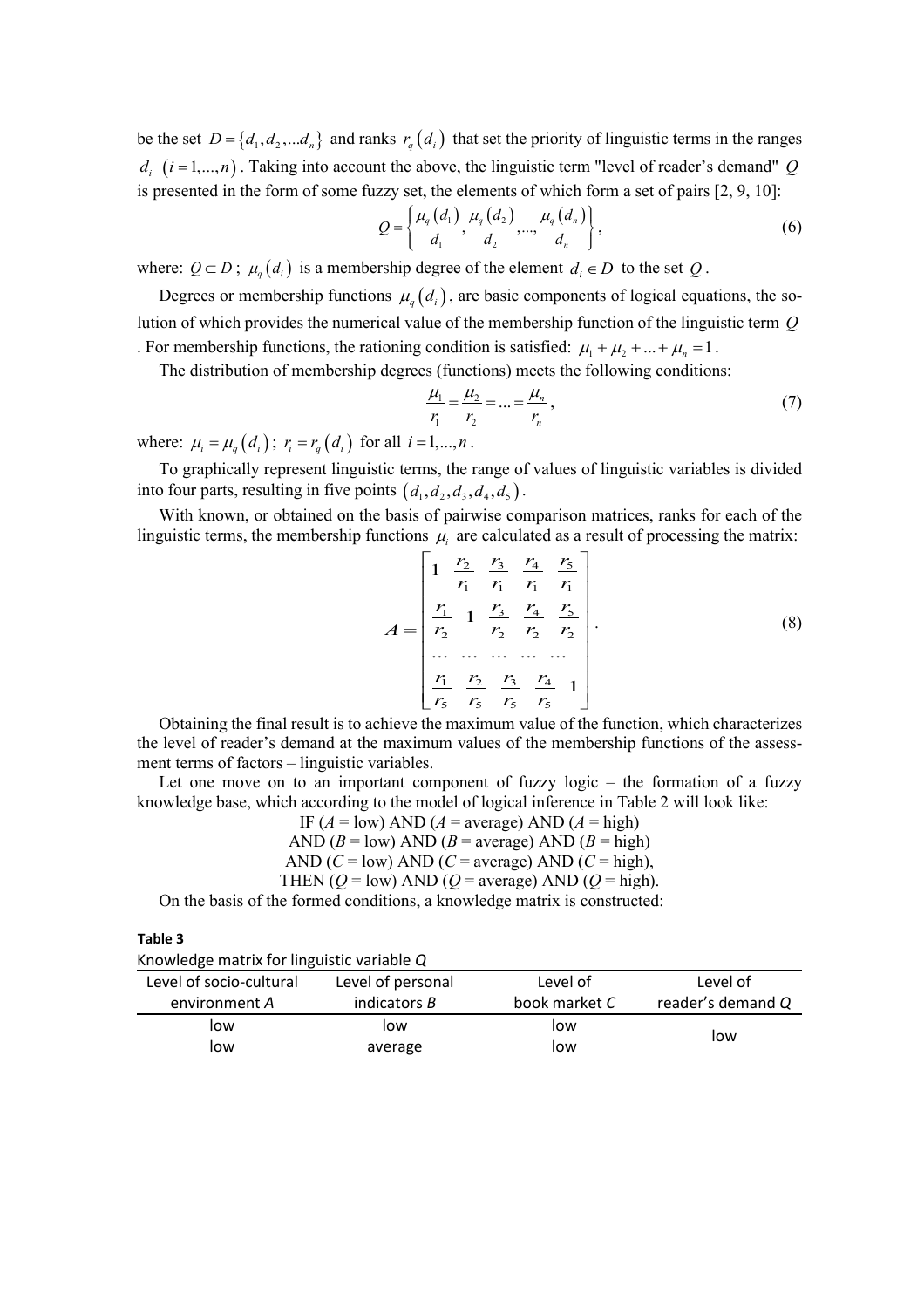| average | average | average |         |
|---------|---------|---------|---------|
| low     | high    | average | average |
| high    | average | high    |         |
| high    | high    | high    | high    |

The knowledge matrices for the linguistic variable *Q* will correspond to fuzzy logical equations, which will define the procedures for obtaining the values of membership functions for the set of terms of the integral indicator of the level of reader's demand. For the terms "low", "average", "high", fuzzy logical equations are presented below:

$$
\mu_{\text{musskuni}}(Q) = \mu_{\text{low}}(A) \wedge \mu_{\text{low}}(B) \wedge \mu_{\text{low}}(C) \vee \mu_{\text{low}}(A) \wedge \mu_{\text{average}}(B) \wedge \mu_{\text{low}}(C)
$$
\n
$$
\mu_{\text{average}}(Q) = \mu_{\text{average}}(A) \wedge \mu_{\text{average}}(B) \wedge \mu_{\text{average}}(C) \vee \mu_{\text{low}}(A) \wedge \mu_{\text{high}}(B) \wedge \mu_{\text{average}}(C)
$$
\n
$$
\mu_{\text{high}}(Q) = \mu_{\text{high}}(A) \wedge \mu_{\text{average}}(B) \wedge \mu_{\text{high}}(C) \vee \mu_{\text{high}}(A) \wedge \mu_{\text{high}}(B) \wedge \mu_{\text{high}}(C)
$$

Based on expert statements about the sets  $L(a_1, a_2, a_3)$ ,  $L(b_1, b_2, b_3)$ ,  $L(c_1, c_2)$ , fuzzy knowledge bases, knowledge matrices and fuzzy logical equations for linguistic variables of the level of reader's demand are designed.

The generalized version of the logical statement for the linguistic variable "level of socio-cultural environment" and the knowledge matrix (Table 4) will look like this:

IF  $(a_1)$  = (small, average, large, more significant, the most significant)

AND 
$$
(a_2)
$$
 = (low, average, high)  
AND  $(a_3)$  = (weak, average, strong),  
THEN  $(A)$  = (low, average, high).

**Table 4**

Knowledge matrix for linguistic variable  $A$  (level of socio-cultural environment)

| Place of residence $a_1$ | Family<br>(role of the family) $a_2$ | Reading<br>traditions $a_3$ | Level of socio-cul-<br>tural<br>environment $A$ |  |
|--------------------------|--------------------------------------|-----------------------------|-------------------------------------------------|--|
| small                    | low                                  | weak                        | low                                             |  |
| small                    | average                              | weak                        |                                                 |  |
| average                  | average                              | average                     | average                                         |  |
| large                    | average                              | average                     |                                                 |  |
| more significant         | high                                 | strong                      | high                                            |  |
| the most significant     | high                                 | strong                      |                                                 |  |

Fuzzy logical equations for the terms "low", "average", "high" are:

$$
\mu_{low}(A) = \mu_{small}(a_1) \wedge \mu_{low}(a_2) \wedge \mu_{weak}(a_3) \vee \mu_{small}(a_1) \wedge \mu_{average}(a_2) \wedge \mu_{weak}(a_3)
$$
\n
$$
\mu_{average}(A) = \mu_{average}(a_1) \wedge \mu_{average}(a_2) \wedge \mu_{average}(a_3) \vee \mu_{large}(a_1) \wedge \mu_{average}(a_2) \wedge \mu_{average}(a_3)
$$
\n
$$
\mu_{high}(A) = \mu_{more\ significant}(a_1) \wedge \mu_{high}(a_2) \wedge \mu_{strong}(a_3) \vee \mu_{the\ most\ significant}(a_1) \wedge \mu_{high}(a_2) \wedge \mu_{strong}(a_3)
$$

The logical statement for the linguistic variable "level of personal indicators" and the knowledge matrix (Table 5) will be presented the following way:

IF  $(b_1)$  = (low, below average, average, above average, high)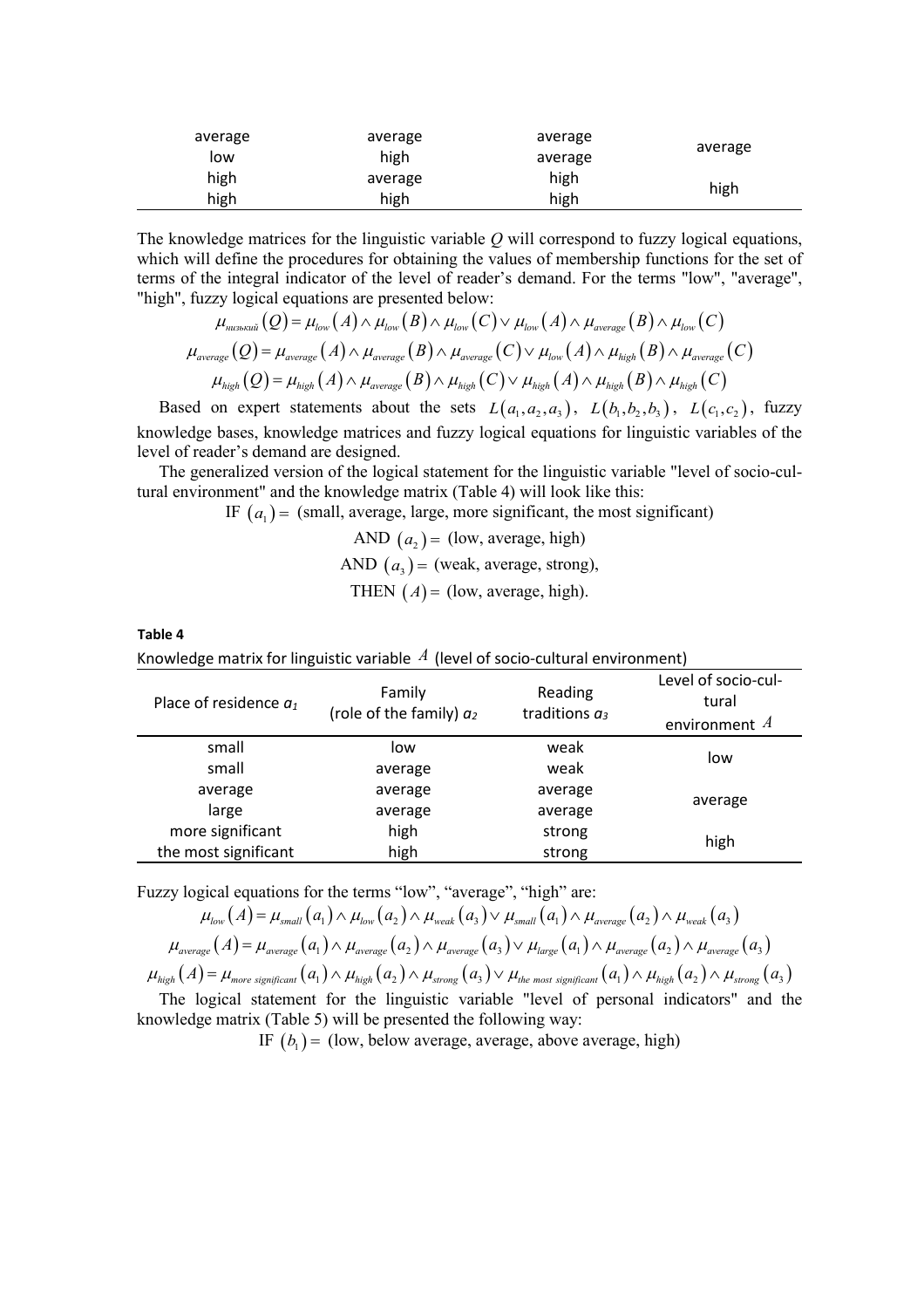AND  $(b_2)$  = (gnostic, transforming, research) AND  $(b_3)$  = (weak, average, strong), THEN  $(B)$  = (lower, average, higher).

**Table 5**

Knowledge matrix for linguistic variable *B* (level of personal indicators)

| Level of        | Profession         | Social status        | Level of personal |
|-----------------|--------------------|----------------------|-------------------|
| education $b_1$ | (occupation) $b_2$ | (social class) $b_3$ | indicators $B$    |
| low             | gnostic            | lower                | low               |
| below average   | gnostic            | lower                |                   |
| average         | gnostic            | average              |                   |
| average         | transforming       | average              | average           |
| above average   | transforming       | average              | high              |
| high            | research           | higher               |                   |

Fuzzy logical equations for the terms "low", "average", "high" are:

$$
\mu_{low}(B) = \mu_{low}(b_1) \wedge \mu_{gnostic}(b_2) \wedge \mu_{lower}(b_3) \vee \mu_{below\ average}(b_1) \wedge \mu_{gnostic}(b_2) \wedge \mu_{lower}(b_3)
$$
\n
$$
\mu_{average}(B) = \mu_{average}(b_1) \wedge \mu_{gnostic}(b_2) \wedge \mu_{average}(b_3) \vee \mu_{average}(b_1) \wedge \mu_{transforming}(b_2) \wedge \mu_{average}(b_3)
$$
\n
$$
\mu_{high}(B) = \mu_{above\ average}(b_1) \wedge \mu_{transforming}(b_2) \wedge \mu_{average}(b_3) \vee \mu_{high}(b_1) \wedge \mu_{reseach}(b_2) \wedge \mu_{higher}(b_3)
$$

The logical statement and the knowledge matrix (Table 6) for the linguistic variable "level of book market " will look like this:

IF  $(c_1)$  = (reference and scientific editions, popular science and educational editions,

literary and artistic editions) AND  $(c_2)$  = (custom editions, limited editions, mass distribution), THEN  $(C)$  = (lower, average, higher).

**Table 6**

Knowledge matrix for linguistic variable *C* (level of book market)

|                                          | Availability and accessibil- | Level of      |
|------------------------------------------|------------------------------|---------------|
| Content (subject) $c_1$                  | ity of literature $c_2$      | book market C |
| reference and scientific editions        | custom editions              |               |
| popular science and educational editions | custom editions              | low           |
| reference and scientific editions        | limited editions             |               |
| popular science and educational editions | limited editions             | average       |
| popular science and educational editions | mass distribution            |               |
| literary and artistic editions           | mass distribution            | high          |

Fuzzy logical equations for the terms "low", "average", "high" are:

 $\mu_{\scriptscriptstyle low}(C)$  =  $\mu_{\scriptscriptstyle reference \; and \; scientific \; editions}(c_{\scriptscriptstyle 1})$   $\wedge$   $\mu_{\scriptscriptstyle custom \; editions}(c_{\scriptscriptstyle 2})$   $\vee$  $\lor\mu_{\small{populations}}\left(c_{_{2}}\right)$  ( $c_{_{1}}$ )  $\land\mu_{\small{custom~editions}}\left(c_{_{2}}\right)$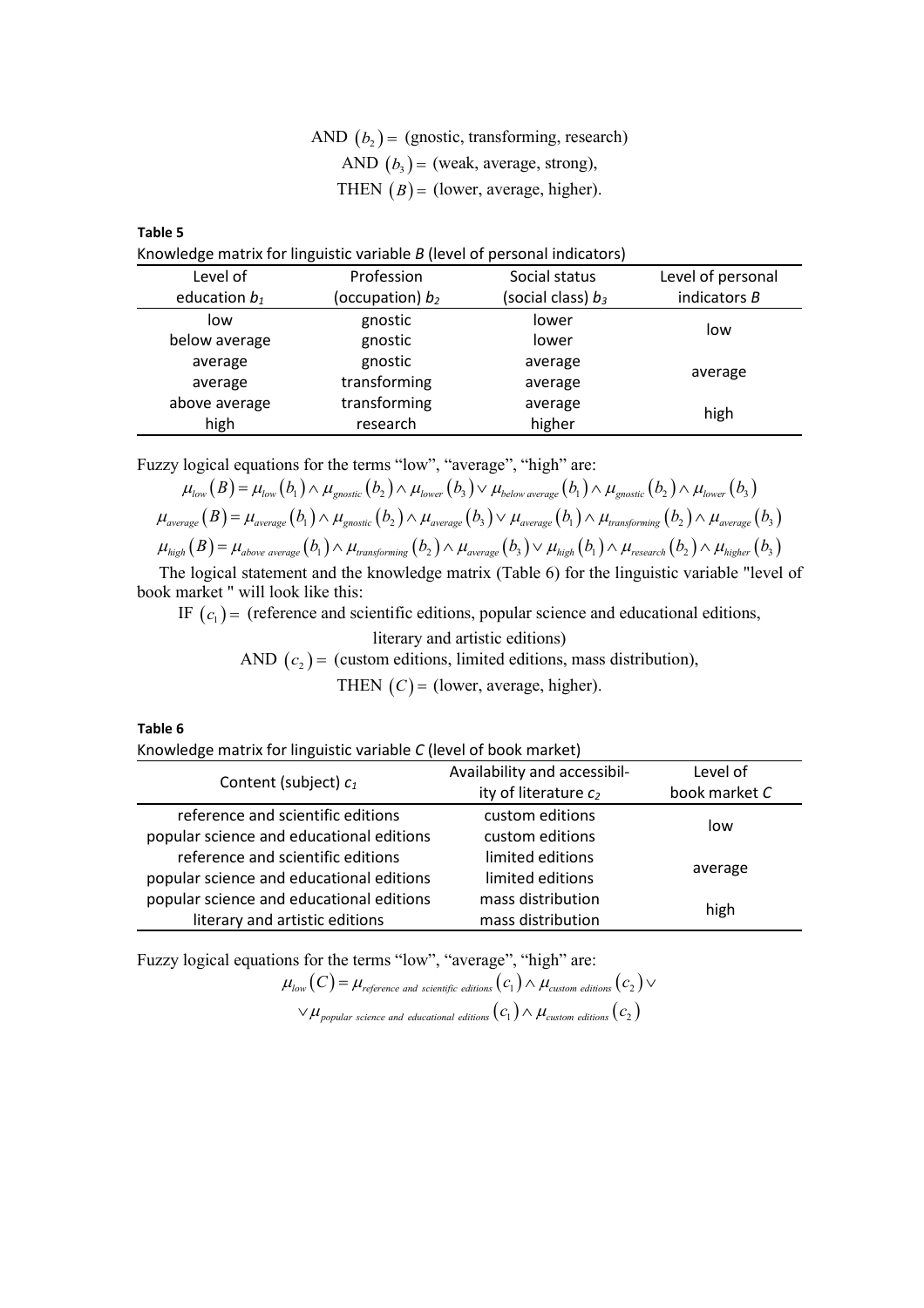$$
\mu_{average}(C) = \mu_{reference \text{ and scientific editions}}(c_1) \wedge \mu_{limited \text{ editions}}(c_2) \vee
$$
\n
$$
\vee \mu_{popular \text{ science and educational editions}}(c_1) \wedge \mu_{limited \text{ editions}}(c_2)
$$
\n
$$
\mu_{high}(C) = \mu_{popular \text{ science and educational editions}}(c_1) \wedge \mu_{mass \text{ distribution}}(c_2) \vee
$$
\n
$$
\vee \mu_{literary \text{ and artistic editions}}(c_1) \wedge \mu_{mass \text{ distribution}}(c_2)
$$

The general fuzzy set of the linguistic variable *Q* for the analysed membership functions in relation to the fuzzy terms "low", "average", "high" and the corresponding values of the variable *Q* will look like:

$$
Q(A,B,C) = \left\{ \frac{\mu_{low}(Q)}{k_1}, \frac{\mu_{average}(Q)}{k_2}, \frac{\mu_{high}(Q)}{k_3} \right\},\,
$$

where  $k_1, k_2, k_3$  are quantitative values of the variable  $Q$  in relation to the analysed terms.

### **6. Results**

The calculation of numerical results can be performed according to the suggested and implemented above structuring of the research process in accordance with the theoretical and experimental principles of the selected stages.

As a result of processing the pairwise comparison matrix of factors and performing the calculations, a normalized vector is obtained:

*W<sub>norm</sub>* = (0,354; 0,062; 0,042; 0,102; 0,238; 0,160; 0,023; 0,016),

components of which are transformed into integers for convenience of perception by multiplication by some scaling coefficient, for example,  $k = 1000$ . One will get:

*W*<sub>norm</sub> × *k* = (354; 62; 42; 102; 238; 160; 23; 16).

To assess the consistency of the weight priorities of the factors, the elements of the pairwise comparison matrix on the right are multiplied by the vector  $W_{norm}$ . The vector is obtained:

*W<sub>norm1</sub>* = (3,225; 0,541; 0,367; 0,914; 2,121; 1,405; 0,204; 0,145).

Next, by dividing the components of the vector  $W_{norm1}$  into the corresponding components of the vector  $W_{norm}$ , the components of the eigenvector  $W_{norm2}$  are found:

*Wnorm*<sup>2</sup> = (9,092; 8,691; 8,725; 8,930 8,897; 8,769; 8,670; 9,008).

The arithmetic mean of the components of the vector  $W_{norm2}$  determines the maximum eigenvalue of the pairwise comparison matrix  $\lambda_{\text{max}} = 8.85$ . The assessment of the obtained solution is determined by the consistency index  $IU = 0,12$  calculated by formula (5).

The adequacy of the solution of the problem is confirmed under the condition of inequality  $IU < 0, 1 \times WI$  (where  $WI = 1, 41$  is the standard value of the random index for eight objects). The solution is acceptable because  $0,12 < 0,1 \times 1,41$ . Finally, the results are assessed by the consistency ratio, the value  $WU = I U/WI$  of which must satisfy the ratio  $WU \le 0,1$ . For our variant  $WU = 0.08$ , which allows asserting the reliability of the results of pairwise comparisons according to the above criteria.

As a result, the factors declared at the beginning of the study form the following levels of influence priority on the process of the reader's demand formation:  $x_1$  – place of residence;  $x_5$  – availability (accessibility) of literature;  $x_6$  – family (role of the family);  $x_4$  – content, subject of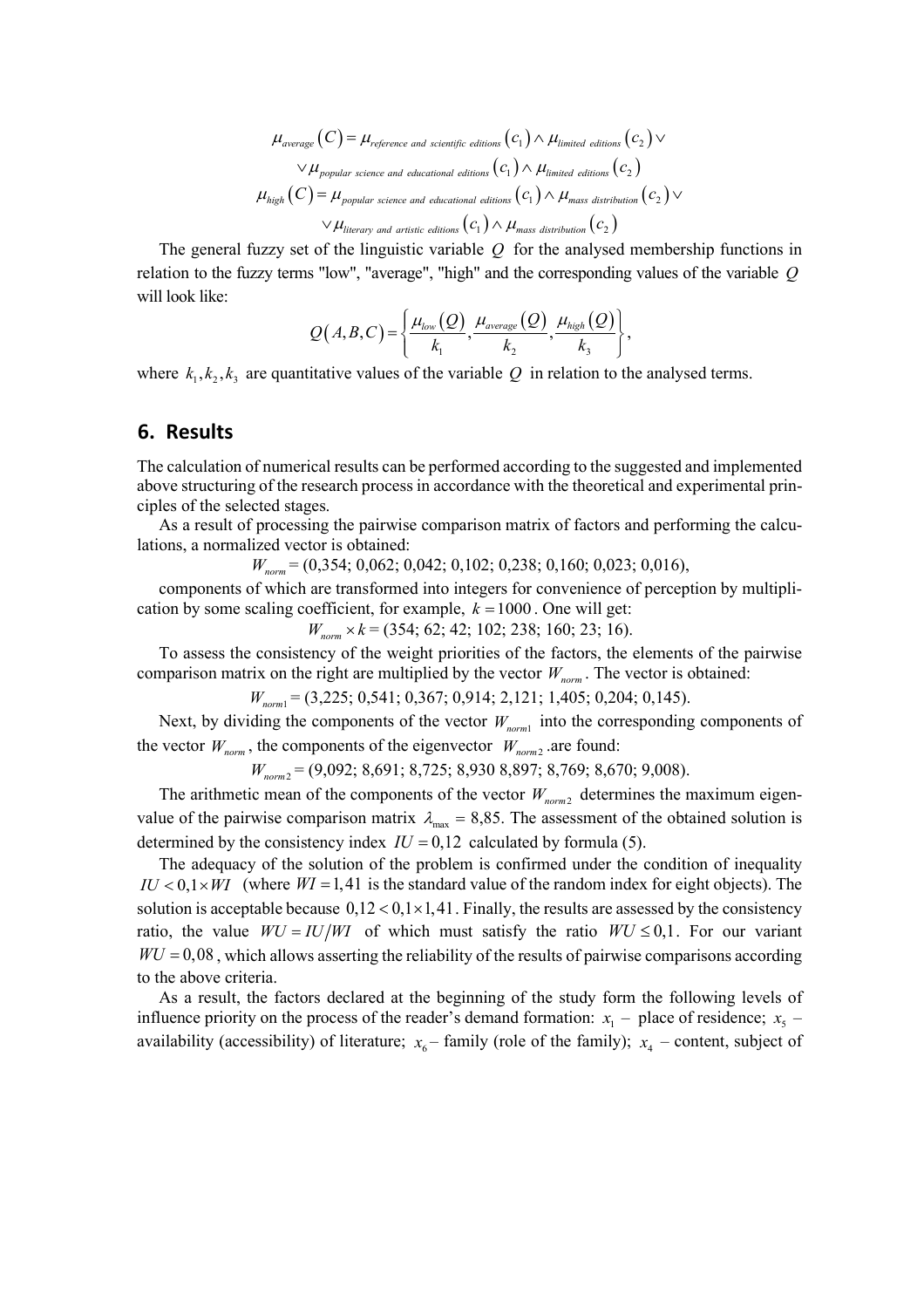the book;  $x_2$  – level of education;  $x_3$  – profession (occupation);  $x_7$  – reading traditions;  $x_8$  – social status. The interpretation of the priorities of the factors of interest in the book is quite close (especially for the first two levels) to those obtained as a result of analytical and sociological surveys [15, 20, 21], performed using fundamentally different methods, which indicates the reliability of the first stage.

The study completes the calculation of the predicted numerical expression of the level of reader's demand using the mechanisms of fuzzy logic.

At the beginning, fuzzy sets for the terms of linguistic variables are formed according to the characteristics given in Table 2. Pairwise comparison matrices *W* are constructed for the linguistic variable "place of residence" (belonging of a settlement to a certain category by population) with a universal set of values  $D(a_1) = [50; 250; 500; 1000; 1500]$  thousand people and the term-set of values  $L(a_i)$  =  $\le$ small, average, large, more significant, the most significant>. For the terms "small", "average", "large", "more significant" and "the most significant" matrices will look like this:

$$
W_{small}(a_{1}) = \begin{bmatrix} 1 & 5/4 & 7/4 & 7/4 \\ 7/5 & 1 & 4/5 & 7/5 \\ 7/4 & 1 & 3/4 & 7/4 \\ 7/4 & 1 & 3/4 & 7/4 \\ 7/3 & 5/4 & 1 & 7/3 \\ 7 & 5 & 4 & 3 & 1 \end{bmatrix} \quad W_{average}(a_{1}) = \begin{bmatrix} 1 & 7/9 & 5/9 & 3/9 & 1/9 \\ 9/7 & 1 & 5/7 & 3/7 & 1/7 \\ 9/5 & 7/5 & 1 & 3/5 & 1/5 \\ 9/3 & 7/3 & 5/3 & 1 & 1/3 \\ 9 & 7 & 5 & 3 & 1 \end{bmatrix}
$$
  
\n
$$
W_{large}(a_{1}) = \begin{bmatrix} 1 & 6 & 9 & 3 & 1 \\ 1/6 & 1 & 9/6 & 3/6 & 1/6 \\ 1/9 & 9 & 1 & 3/9 & 1/9 \\ 1/3 & 9/3 & 1 & 1/3 \\ 1 & 6 & 9 & 3 & 1 \end{bmatrix} W_{more significant}(a_{1}) = \begin{bmatrix} 1 & 2 & 4 & 6 & 8 \\ 1/2 & 1 & 4/2 & 9/2 & 8/2 \\ 1/4 & 2/4 & 1 & 9/4 & 8/4 \\ 1/4 & 2/4 & 1 & 9/4 & 8/4 \\ 1/4 & 2/4 & 1 & 8/6 & 1 \\ 8/4 & 8/4 & 9/4 & 1 \end{bmatrix}
$$
  
\n
$$
W_{the most significant}(a_{1}) = \begin{bmatrix} 1 & 4 & 6 & 8 & 9 \\ 1/4 & 1 & 6/4 & 8/4 & 9/4 \\ 1/4 & 1 & 8/4 & 8/4 & 9/4 \\ 1/8 & 4/8 & 9/8 & 1 & 9/8 \\ 1/8 & 4/8 & 9/8 & 1 & 9/8 \\ 1/9 & 9/9 & 9/9 & 1 \end{bmatrix}
$$

After calculating the matrices, the values of the membership functions are obtained for the terms "small", "average", "large", "more significant" and "the most significant":

$$
\mu_{small}(d_{1}) = 0,35; \mu_{small}(d_{2}) = 0,25; \mu_{small}(d_{3}) = 0,2; \mu_{small}(d_{4}) = 0,15; \mu_{small}(d_{5}) = 0,05.
$$

$$
\mu_{average}(d_{1}) = 0,36; \mu_{average}(d_{2}) = 0,28; \mu_{average}(d_{3}) = 0,2; \mu_{average}(d_{4}) = 0,12;
$$

$$
\mu_{average}(d_{5}) = 0,04.
$$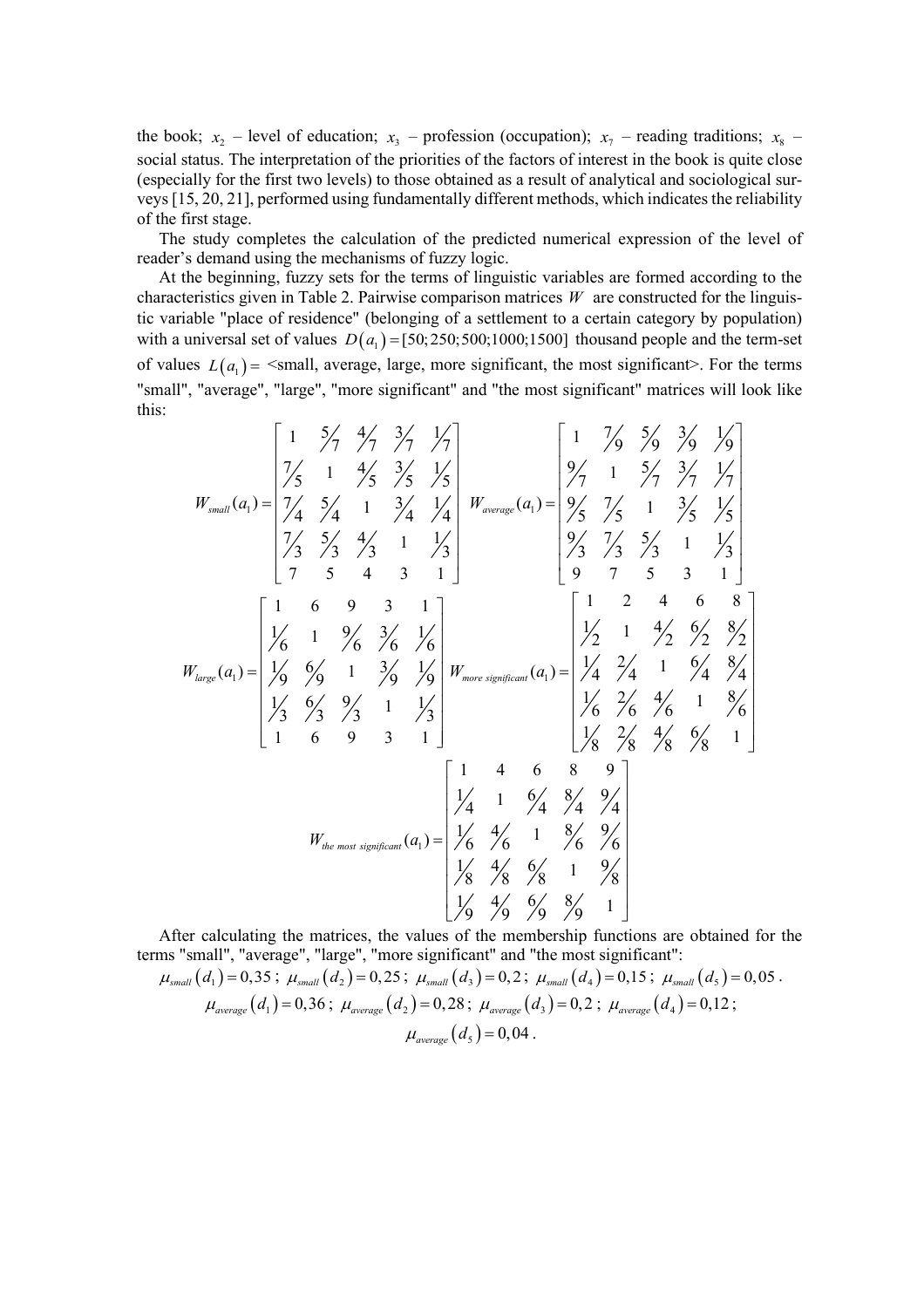$$
\mu_{large}(d_1) = 0,05; \mu_{large}(d_2) = 0,3; \mu_{large}(d_3) = 0,45; \mu_{large}(d_4) = 0,15; \mu_{large}(d_5) = 0,05.
$$
  
\n
$$
\mu_{more \text{ significant}}(d_1) = 0,047; \mu_{more \text{ significant}}(d_2) = 0,095; \mu_{more \text{ significant}}(d_3) = 0,19;
$$
  
\n
$$
\mu_{more \text{ significant}}(d_4) = 0,285; \mu_{more \text{ significant}}(d_5) = 0,38.
$$
  
\n
$$
\mu_{the \text{ most significant}}(d_1) = 0,035; \mu_{the \text{ most significant}}(d_2) = 0,142; \mu_{the \text{ most significant}}(d_3) = 0,214;
$$
  
\n
$$
\mu_{the \text{ most significant}}(d_4) = 0,285; \mu_{the \text{ most significant}}(d_5) = 0,321.
$$

The values of membership functions are normalized with respect to one and the normalization coefficients are determined for linguistic terms:

$$
k_e = 1/\max \mu_e(d_i), (i = 1, 2, 3),
$$

where: *e* are the terms of the analyzed linguistic variable  $\mu_{e_n}(d_i) = k_e \times \mu_e(d_i)$ .

Normalized values of membership functions of the linguistic variable "place of residence" are:

\n
$$
\mu_{small_n}(d_1) = 1; \mu_{small_n}(d_2) = 0,714; \mu_{small_n}(d_3) = 0,571; \mu_{small_n}(d_4) = 0,429; \mu_{small_n}(d_5) = 0,143.
$$
\n
$$
\mu_{average_n}(d_1) = 1; \mu_{average_n}(d_2) = 0,779; \mu_{average_n}(d_3) = 0,556; \mu_{average_n}(d_4) = 0,333;
$$
\n
$$
\mu_{average_n}(d_5) = 0,111.
$$
\n
$$
\mu_{large_n}(d_1) = 0,111; \mu_{large_n}(d_2) = 0,667; \mu_{large_n}(d_3) = 1; \mu_{large_n}(d_4) = 0,333; \mu_{large_n}(d_5) = 0,111.
$$
\n
$$
\mu_{more significant_n}(d_1) = 0,124; \mu_{more significant_n}(d_2) = 0,25; \mu_{more significant_n}(d_3) = 0,5;
$$
\n
$$
\mu_{more significant_n}(d_4) = 0,75; \mu_{more significant_n}(d_5) = 1.
$$
\n
$$
\mu_{the most significant_n}(d_1) = 0,109; \mu_{the most significant_n}(d_2) = 0,442; \mu_{the most significant_n}(d_3) = 0,667;
$$
\n
$$
\mu_{the most significant_n}(d_4) = 0,888; \mu_{the most significant_n}(d_5) = 1.
$$

The terms of the linguistic variable "place of residence" are recorded in fuzzy sets according to the expression (6) with a visual graphical representation.

small settlement = 
$$
\left\{ \frac{1}{50}, \frac{0,714}{250}; \frac{0,571}{500}; \frac{0,429}{1000}; \frac{0,143}{1500} \right\}
$$
 thousand people;  
\naverage settlement =  $\left\{ \frac{1}{50}, \frac{0,779}{250}; \frac{0,556}{500}; \frac{0,333}{1000}; \frac{0,111}{1500} \right\}$  thousand people;  
\nlarge settlement =  $\left\{ \frac{0,111}{50}; \frac{0,667}{250}; \frac{1}{500}; \frac{0,333}{1000}; \frac{0,111}{1500} \right\}$  thousand people;  
\nmore significant settlement =  $\left\{ \frac{0,124}{50}; \frac{0,25}{250}; \frac{0,5}{500}; \frac{0,75}{1000}; \frac{1}{1500} \right\}$  thousand people;  
\nthe most significant settlement =  $\left\{ \frac{0,109}{50}; \frac{0,442}{250}; \frac{0,667}{500}; \frac{0,888}{1000}; \frac{1}{1500} \right\}$  thousand people;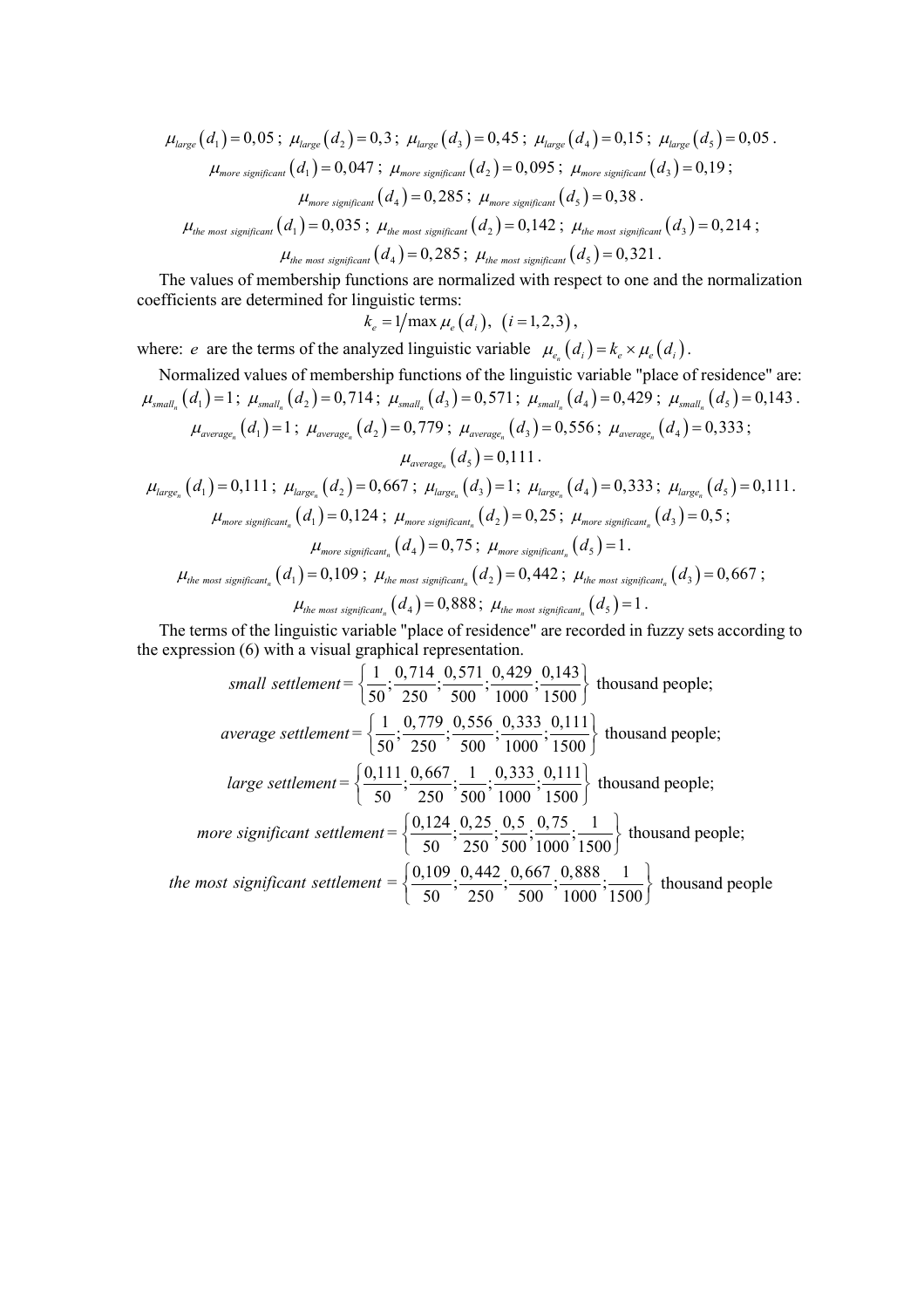

**Figure 4:** Membership functions of the linguistic variable "place of residence" (belonging of a settlement to a certain category by population)

Omitting similar calculations for the rest of the linguistic variables, one can move on to an important component of fuzzy logic – the process of defuzzification, which will provide reasonable receiving of the predicted numerical value of the reader's demand level.

The implementation of the process is performed by analogy with the option described above, taking into account the linguistic variable "place of residence". Preliminarily, a table with the normalised values of membership functions at the points of division of the universal set *D* is constructed.

| Membership functions of the term-set (place of residence – by population) |       |       |       |       |       |
|---------------------------------------------------------------------------|-------|-------|-------|-------|-------|
| $d_i$ , thousand people                                                   | 50    | 250   | 500   | 1000  | 1500  |
| $\mu_{_{small}}(d_{_{i}})$                                                |       | 0.714 | 0,571 | 0,429 | 0,143 |
| $\mu_{\scriptstyle average}(d_{\scriptscriptstyle i})$                    | 1     | 0.779 | 0,556 | 0,333 | 0,111 |
| $\mu_{large}(d_i)$                                                        | 0,111 | 0,667 |       | 0,333 | 0,111 |
| $\mu_{\scriptscriptstyle more\ significant}^{} \left(d_i\right)$          | 0,124 | 0,25  | 0,5   | 0,75  |       |
| $\mu_{\scriptscriptstyle{the\ most\ significant}}(d_i)$                   | 0,109 | 0.442 | 0,667 | 0,888 |       |

Tables for other linguistic variables are formed similarly to the above.

**Table 7**

The values of membership functions for the terms "low", "average", "high" are substituted into fuzzy logical equations for linguistic variables *A, B, C*.

$$
\mu_{low}(A) = 0,571 \land 0,625 \land 0,665 \lor 0,571 \land 1 \land 0,665 = 0,571
$$
\n
$$
\mu_{average}(A) = 0,556 \land 1 \land 1 \lor 1 \land 1 \land 1 = 1
$$
\n
$$
\mu_{high}(A) = 0,5 \land 0,555 \land 0,556 \lor 0,667 \land 0,555 \land 0,556 = 0,555
$$
\n
$$
\mu_{low}(B) = 0,428 \land 0,499 \land 0,428 \lor 0,625 \land 0,499 \land 0,428 = 0,428
$$
\n
$$
\mu_{average}(B) = 1 \land 0,499 \land 1 \lor 1 \land 1 \land 1 = 1
$$
\n
$$
\mu_{high}(B) = 0,556 \land 1 \land 1 \lor 0,555 \land 0,555 \land 0,713 = 0,556
$$
\n
$$
\mu_{low}(C) = 0,555 \land 0,625 \lor 1 \land 0,625 = 0,625
$$
\n
$$
\mu_{average}(C) = 0,555 \land 1 \lor 1 \land 1 = 1
$$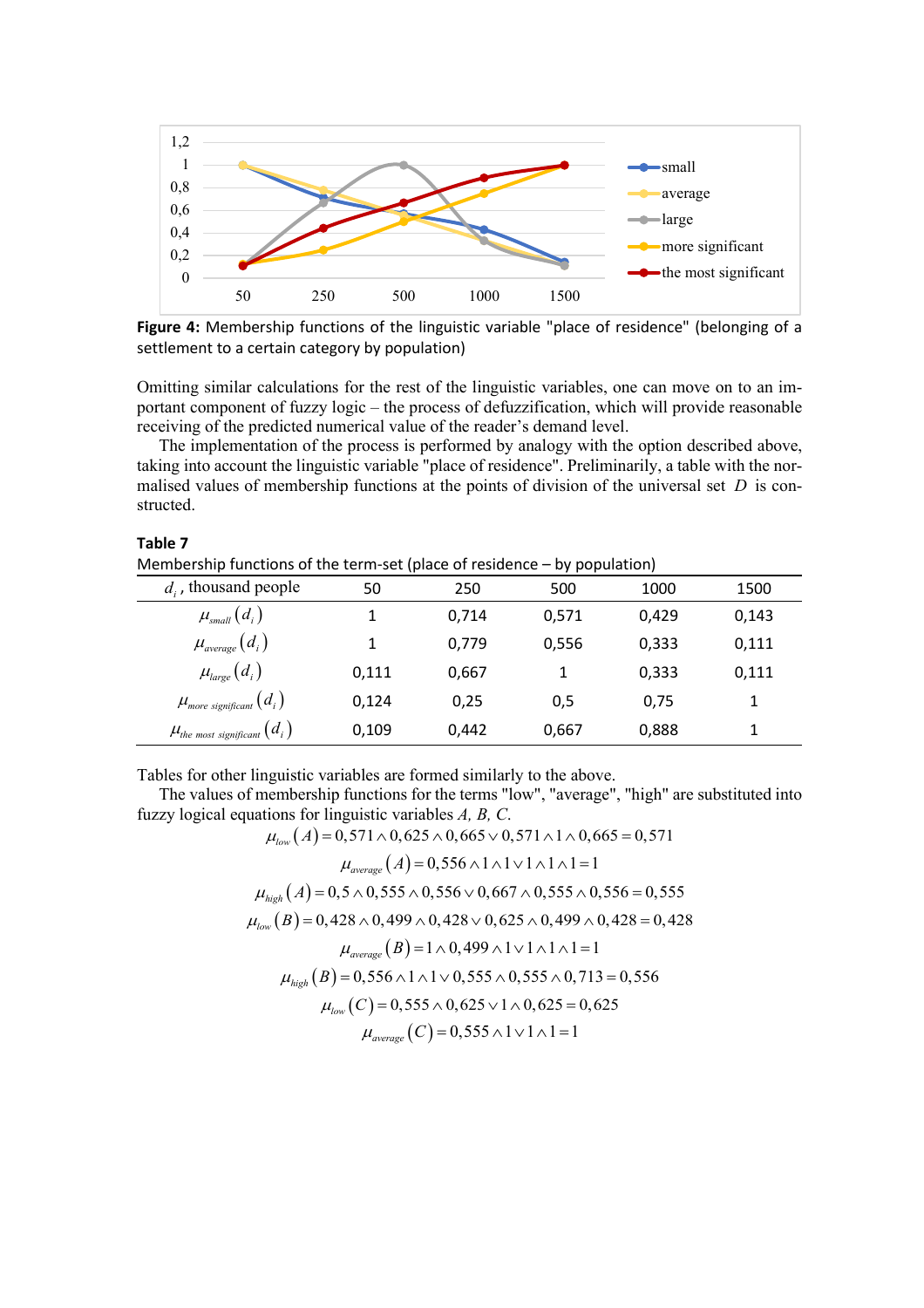$\mu_{\text{high}}( C ) = 1 \wedge 0,667 \vee 0,555 \wedge 0,667 = 0,667$ 

For the highest level *Q,* the membership functions will receive the following numerical values:

$$
\mu_{low}(Q) = 0.571 \land 0.428 \land 0.625 \lor 0.571 \land 1 \land 0.625 = 0.571
$$

$$
\mu_{\text{average}}(Q) = 1 \land 1 \land 1 \lor 0,571 \land 0,556 \land 1 = 1
$$

 $\mu_{high}( Q ) = 0,555 \land 1 \land 0,667 \lor 0,555 \land 0,556 \land 0,667 = 0,555$ 

Based on the obtained data, the defuzzification of the fuzzy set is performed by the formula:

$$
Q = \frac{\sum_{i=1}^{m} \left[ \frac{Q + (i-1) \frac{Q - Q}{m-1}}{m-1} \mu_i(Q)}{\sum_{i=1}^{m} \mu_i(Q)},
$$
\n(9)

where: *Q* and  $\overline{Q}$  – are the maximum and the minimum values of the quality indicator; *m* – is a number of fuzzy terms. The conditional limits for the variable *Q* are:  $Q = 1\%$ ,  $\overline{Q} = 100\%$ . The calculations are performed at three points of division: 1%, 50%, 100%. As a result of calculation, the numerical value of an integral indicator of the reader's demand level is obtained:

$$
Q_{forecast} = \frac{1 \cdot 0,571 + 50 \cdot 1 + 100 \cdot 0,555}{0,571 + 1 + 0,555} = 49,89\%
$$

The results of the study allow for more sound planning of publishing and book trade organizations due to the possibility of taking into account the priorities of factors of interest in books and final forecasting of reader's demand – the important components, the assessment of the importance of which is obtained on the basis of the application of methods of system analysis and fuzzy sets, taking into account the expert output data.

### **7. Conclusions**

The analysis of the literary sources concerning the subject of the recommended paper is carried out. Despite the considerable interest in the issues raised in the work, the amount of research on the theoretical orientation of the processes of the reader's demand formation is clearly insufficient taking into account the dominance of modern media space with electronic products of "light consumption". In view of the above, it is considered appropriate to use methodologies of information orientation, significant developments of which in other areas of human activity in the form of theoretically balanced and successfully applied models, methods, software, which form the basis of modern information technology, would lead to significant progress in the interest in the book and the intensification of the reader's demand.

It is clear that the attraction to the book can be considered a subjective category of human nature, at the same time it is very important as to its social nature and the enormous impact on the intellectual level of society. It is characterized by the presence of certain factors that affect its intensity. Therefore, an important task is to identify, describe and structure the relationship between the factors, their ranking substantiated by levels of importance in relation to the impact on the book demand. The adequacy of this stage of the study is confirmed by the acceptable values of the criteria of the methods used. An important stage in the study of the process of interest in a book is the formulation and solution of problems of formalized assessment of the reader's demand, which involves the formation of term-sets of values of linguistic variables that identify factors of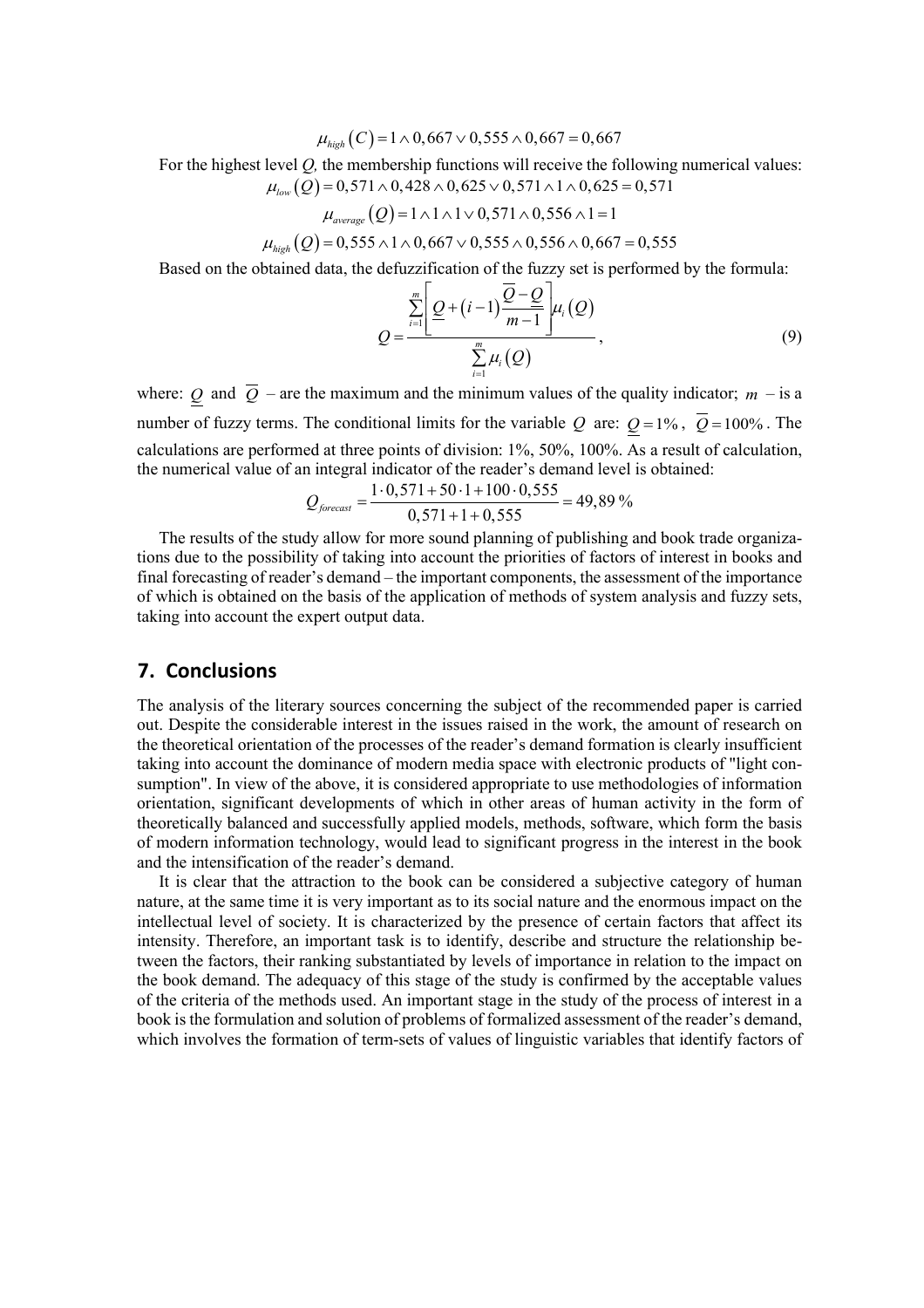interest in a book, the calculation of membership functions of variables, designing fuzzy knowledge bases and deriving and solving fuzzy logical equations. This has become the basis of the defuzzification process, the implementation of which provides a prognostic assessment of the reader's demand level.

Based on the obtained results, it is logical to state that the numerical value of the integrated indicator of the reader's demand level is inversely proportional to the risk of low demand for a book.

# **References**

- [1] V.М.Senkivskyy, І.V.Pikh, А.V.Kudriashova, N.М.Lytovchenko, Theoretical foundations of quality assurance of publishing and printing processes (Part 2: Synthesis of models of priority of factors action), Printing and Publishing, 2016, 1(71), pp 20-29
- [2] I.V.Pikh, B.V.Durnyak, V.M.Senkivskyy, T.S.Holubnyk, Information technologies of quality formation of book editions, Monograph, Lviv, Ukrainian Academy of Printing, 2017, 308 p.
- [3] H.Chen, Y.J.Hu, M.D.Smith, The impact of E-book distribution on print sales: analysis of a natural experiment, Management Science, 2019, 65(1), pp. 19-31
- [4] K.L.Anderson,T. S.Atkinson, E.A.Swaggerty, K.O'Brien, Exploring the short-term impacts of a community-based book distribution program, Literacy Research and Instruction, 2019, 58(2), pp. 84-104
- [5] G.Mytton, P.Diem, P.H.Van Dam, Media Audience Research: a guide for professionals, SAGE Publications India, 2016
- [6] V.Matveiev, Semantic networks. URL: matveev.kiev/exprt/t5.pdf
- [7] A.V.Kudriashova, Semantic network of factors of compositional design of the edition, Scientific Papers, Ukrainian Academy of Printing, 2016, 2(53), pp. 112-119
- [8] E.Matrosova, A.Tikhomirova, N.Matrosov, K.Dmitriy, Visualization of T. Saati Hierarchy Analysis Method, In Biologically Inspired Cognitive Architectures Meeting, Springer, Cham, 2020, pp. 253-264
- [9] N.Raychev, Hybrid system with fuzzy hierarchical evaluation model, Nature of Artificial Life, 2020, 1(1), pp. 10-37686
- [10] P.Cintula, C.G.Fermüller, C.Noguera, Fuzzy logic, 2016
- [11] P.Gupta, Applications of Fuzzy Logic in Daily life, International Journal of Advanced Research in computer science, 2017, 8(5).
- [12] L.A.Zadeh, R.A.Aliev, Fuzzy logic theory and applications: part I and part II, World Scientific Publishing, 2018
- [13] L.A.Zadeh, Fuzzy logic a personal perspective, Fuzzy sets and systems, 2015, 281, pp. 4- 20
- [14] Y.Zhang, S.Kudva, E‐books versus print books: Readers' choices and preferences across contexts, Journal of the Association for Information Science and Technology, 2014, 65(8), pp. 1695-1706
- [15] B.Anderson, Influence of education, income and age on newspaper use and platform preference, Elon Journal of Undergraduate Research in Communications, 2018, 9(1), pp. 108-114
- [16] G.Layefa, W.A. ohnson, A.Taiwo, Newspaper Readership Pattern in Ekiti State, Nigeria, IOSR Journal of Humanities and Social Science (IOSR-JHSS), 2016, 21(5), pp. 121-13
- [17] M.B.Harji, K.Balakrishnan, K.Letchumanan, SPIRE Project: Parental Involvement in Young Children's ESL Reading Development, English Language Teaching, 2016, 9(12), pp. 1-15